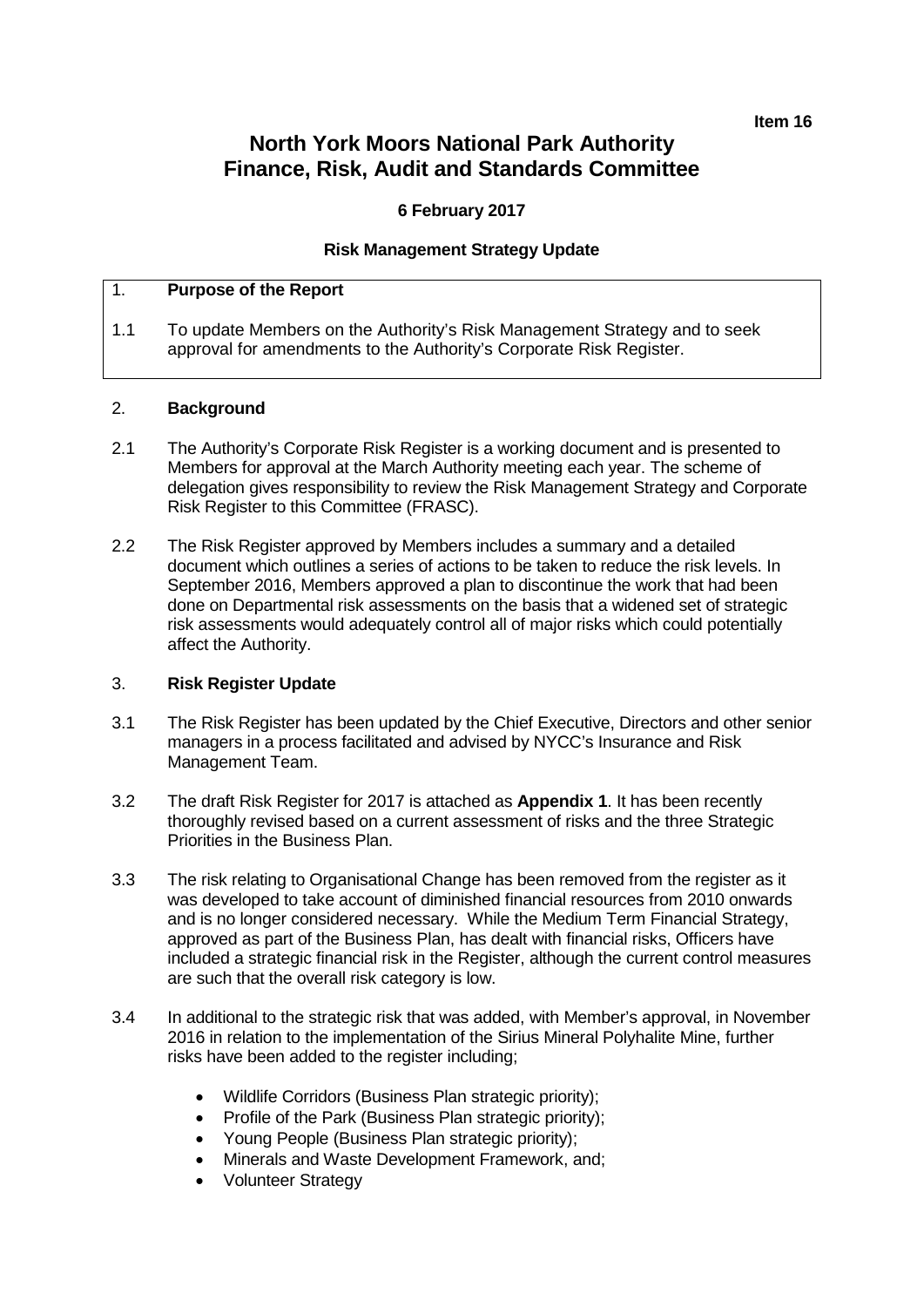- 3.5 The assessment of risk has been considered on the basis of an increase in the financial risk thresholds to take into account the Authority's improved financial position with regard to earned income, current DEFRA Grant and external funding.
- 3.6 **Appendix 2** is a summarised version of the Strategic Risk Register and includes details of the current risk rating and the impact that the proposed risk reduction actions are likely to have on the rating. It also details the current risk rating compared with the rating from November 2016.
- 3.7 Officers discussed a number of other issues which may need to be added to the Risk Register in due course, but felt that they did not represent strategic risks to the Authority at the present time. These included;
	- The risk of fire/flood/disease within the National Park and the capacity of the Authority, NYCC and other agencies to deal adequately with the consequences;
	- The reduced financial position of many partner organisations and the impact that this may have on work within the National Park; and
	- Potential investment at Sutton Bank;

## 4. **Other Risk Management Work**

4.1 Following the scenario work undertaken with Zurich Municipal last year, Officers have drafted a new Business Continuity plan. The plan and accompanying paper are elsewhere on the agenda for this meeting.

### 5. **Financial Implications**

5.1 There are no financial implications resulting from this report.

### 6. **Legal and Sustainability Implications**

6.1 There are no legal or sustainability implications resulting from this report.

## 7. **Recommendation**

7.1 That Members note the contents of this report, discuss the proposed Register and suggest any amendments prior to submission to Authority in March.

Contact Officer: Ian Nicholls Assistant Director of Corporate Services 01439 772700

### **Background documents to this report File Ref. File Ref.**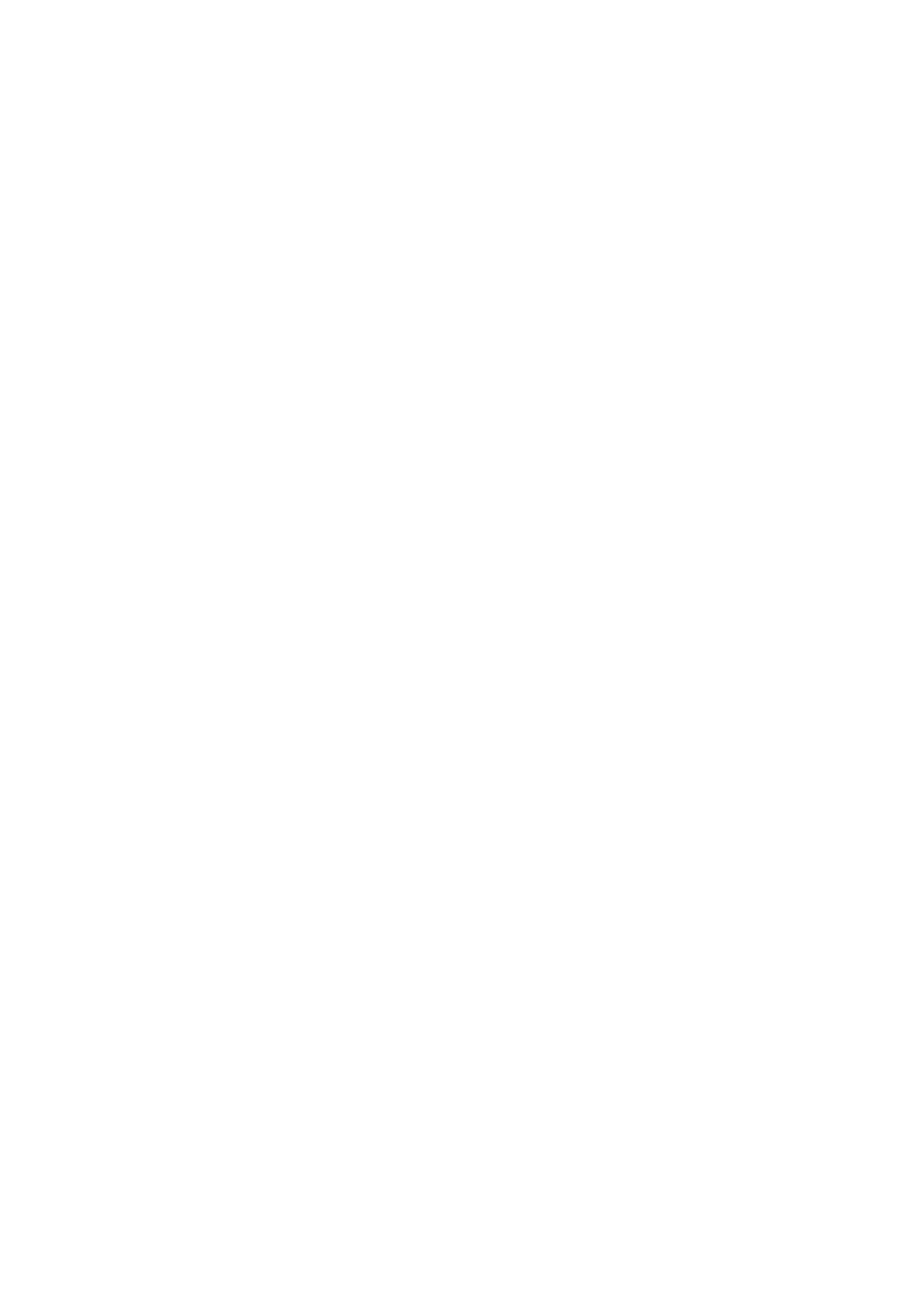| <b>Risk</b><br><b>Risk</b><br><b>NYM CEO</b><br>201/464<br><b>Risk Title</b><br>201/464 - Sirius Minerals Polyhalite Mine - Implementation<br><b>Number</b><br>Owner<br>Failure to deliver the terms of the Section 106 agreement and effectively manage the planning<br>implementation aspects of the development resulting in adverse national / international publicity and harm<br>to the National Park and local residents. The authority:-<br><b>Risk</b><br>a) fails to meet its obligations as a Planning Authority in discharging Planning Conditions;<br>Description<br>Strategic<br>b) is unable to deliver the mitigating and compensatory elements of the Section 106 and this therefore<br>Group<br>causes harm to the Park;<br>c) fails to plan sufficiently so that overall scale of dealing with the implementation of the development<br>significantly disrupts the functioning of the rest of the organisation<br><b>Phase 2 - Current Assessment</b><br><b>Current Control Measures</b><br>of project timetables; Community Forum in place;<br>Probability <sup>H</sup><br>H<br>Financial<br>H<br>ŀΗ.<br><b>Reputation</b> H<br><b>Objectives</b><br><b>Services</b><br><b>Phase 3 - Risk Reduction Actions</b><br>Action<br><b>Action Manager</b><br>by<br>Fri-31-Mar<br><b>Reduction</b> 201/1308 - Set up financial monitoring arrangements<br><b>NYM DIR CS</b><br>17<br>201/1309 - Develop and implement an action/business plan for marketing and tourism, public enjoyment<br>Fri-30-Jun-<br>Reduction<br>NYM Mgt Team<br>and conservation aspects of \$106 Agreement<br>17<br>Tue-31-<br><b>Reduction</b> 201/1613 - Carry out appointments of Director of Implementation and senior mineral planning officer<br><b>NYM DoP</b><br>Jan-17<br>201/1626 - Develop a timetable for resourcing, and establishing mechanisms for, the delivery of the<br>Fri-31-Mar<br>NYM DIR PS<br>Reduction<br>marketing and tourism plans<br>17<br>201/1627 - Development of a timetable for establishing a delivery mechanism for the conservation aspects of<br>Fri-30-Jun-<br><b>New Post</b><br>Reduction<br>the Section 106 agreement<br>17<br>201/1628 - Continue to work with Sirius Minerals to ensure a positive working relationship to enable the<br>Sat-31-<br><b>Reduction</b> discharging of planning conditions and the commencement of the development to progress as smoothly as NYM DoP<br>Mar-18<br>possible (ongoing)<br>201/1629 - Carry out recruitment requirements to manage the delivery of the terms of the Section 106<br>Fri-31-Mar<br><b>NYM CEO</b><br>Reduction<br>agreement<br>17<br><b>Phase 4 - Post Risk Reduction Assessment</b><br>Probability M<br><b>Objectives</b><br><b>Financial</b><br>Reputation H<br>$\mathsf{M}$<br>H<br><b>Services</b><br>M |                                                                                                                                                                                                                                                                                                                                                                                                                                                                                                                                                        |             |  |  |  |  |  |  |  |  |  |  |  |
|--------------------------------------------------------------------------------------------------------------------------------------------------------------------------------------------------------------------------------------------------------------------------------------------------------------------------------------------------------------------------------------------------------------------------------------------------------------------------------------------------------------------------------------------------------------------------------------------------------------------------------------------------------------------------------------------------------------------------------------------------------------------------------------------------------------------------------------------------------------------------------------------------------------------------------------------------------------------------------------------------------------------------------------------------------------------------------------------------------------------------------------------------------------------------------------------------------------------------------------------------------------------------------------------------------------------------------------------------------------------------------------------------------------------------------------------------------------------------------------------------------------------------------------------------------------------------------------------------------------------------------------------------------------------------------------------------------------------------------------------------------------------------------------------------------------------------------------------------------------------------------------------------------------------------------------------------------------------------------------------------------------------------------------------------------------------------------------------------------------------------------------------------------------------------------------------------------------------------------------------------------------------------------------------------------------------------------------------------------------------------------------------------------------------------------------------------------------------------------------------------------------------------------------------------------------------------------------------------------------------------------------------------------------------------------------------------------------------------------------------------------------------------------------------------------|--------------------------------------------------------------------------------------------------------------------------------------------------------------------------------------------------------------------------------------------------------------------------------------------------------------------------------------------------------------------------------------------------------------------------------------------------------------------------------------------------------------------------------------------------------|-------------|--|--|--|--|--|--|--|--|--|--|--|
|                                                                                                                                                                                                                                                                                                                                                                                                                                                                                                                                                                                                                                                                                                                                                                                                                                                                                                                                                                                                                                                                                                                                                                                                                                                                                                                                                                                                                                                                                                                                                                                                                                                                                                                                                                                                                                                                                                                                                                                                                                                                                                                                                                                                                                                                                                                                                                                                                                                                                                                                                                                                                                                                                                                                                                                                        | Manager                                                                                                                                                                                                                                                                                                                                                                                                                                                                                                                                                | Mgt<br>Team |  |  |  |  |  |  |  |  |  |  |  |
|                                                                                                                                                                                                                                                                                                                                                                                                                                                                                                                                                                                                                                                                                                                                                                                                                                                                                                                                                                                                                                                                                                                                                                                                                                                                                                                                                                                                                                                                                                                                                                                                                                                                                                                                                                                                                                                                                                                                                                                                                                                                                                                                                                                                                                                                                                                                                                                                                                                                                                                                                                                                                                                                                                                                                                                                        | <b>Risk Type</b>                                                                                                                                                                                                                                                                                                                                                                                                                                                                                                                                       |             |  |  |  |  |  |  |  |  |  |  |  |
|                                                                                                                                                                                                                                                                                                                                                                                                                                                                                                                                                                                                                                                                                                                                                                                                                                                                                                                                                                                                                                                                                                                                                                                                                                                                                                                                                                                                                                                                                                                                                                                                                                                                                                                                                                                                                                                                                                                                                                                                                                                                                                                                                                                                                                                                                                                                                                                                                                                                                                                                                                                                                                                                                                                                                                                                        |                                                                                                                                                                                                                                                                                                                                                                                                                                                                                                                                                        |             |  |  |  |  |  |  |  |  |  |  |  |
|                                                                                                                                                                                                                                                                                                                                                                                                                                                                                                                                                                                                                                                                                                                                                                                                                                                                                                                                                                                                                                                                                                                                                                                                                                                                                                                                                                                                                                                                                                                                                                                                                                                                                                                                                                                                                                                                                                                                                                                                                                                                                                                                                                                                                                                                                                                                                                                                                                                                                                                                                                                                                                                                                                                                                                                                        | Sirius Minerals have to satisfy a series of pre-commencement conditions and have these confirmed by the Authority before the<br>development commences. This will ensure that the Authority has sufficient time to get resources in place for the mitigating action.<br>Financial resources available; outline mitigation schemes developed in principle as part of the Section 106 agreement; knowledge and<br>expertise in place; recruitment strategy in place; close collaboration to ensure necessary resources are available to achieve alignment |             |  |  |  |  |  |  |  |  |  |  |  |
|                                                                                                                                                                                                                                                                                                                                                                                                                                                                                                                                                                                                                                                                                                                                                                                                                                                                                                                                                                                                                                                                                                                                                                                                                                                                                                                                                                                                                                                                                                                                                                                                                                                                                                                                                                                                                                                                                                                                                                                                                                                                                                                                                                                                                                                                                                                                                                                                                                                                                                                                                                                                                                                                                                                                                                                                        | Category                                                                                                                                                                                                                                                                                                                                                                                                                                                                                                                                               |             |  |  |  |  |  |  |  |  |  |  |  |
|                                                                                                                                                                                                                                                                                                                                                                                                                                                                                                                                                                                                                                                                                                                                                                                                                                                                                                                                                                                                                                                                                                                                                                                                                                                                                                                                                                                                                                                                                                                                                                                                                                                                                                                                                                                                                                                                                                                                                                                                                                                                                                                                                                                                                                                                                                                                                                                                                                                                                                                                                                                                                                                                                                                                                                                                        |                                                                                                                                                                                                                                                                                                                                                                                                                                                                                                                                                        |             |  |  |  |  |  |  |  |  |  |  |  |
|                                                                                                                                                                                                                                                                                                                                                                                                                                                                                                                                                                                                                                                                                                                                                                                                                                                                                                                                                                                                                                                                                                                                                                                                                                                                                                                                                                                                                                                                                                                                                                                                                                                                                                                                                                                                                                                                                                                                                                                                                                                                                                                                                                                                                                                                                                                                                                                                                                                                                                                                                                                                                                                                                                                                                                                                        | Completed                                                                                                                                                                                                                                                                                                                                                                                                                                                                                                                                              | %           |  |  |  |  |  |  |  |  |  |  |  |
|                                                                                                                                                                                                                                                                                                                                                                                                                                                                                                                                                                                                                                                                                                                                                                                                                                                                                                                                                                                                                                                                                                                                                                                                                                                                                                                                                                                                                                                                                                                                                                                                                                                                                                                                                                                                                                                                                                                                                                                                                                                                                                                                                                                                                                                                                                                                                                                                                                                                                                                                                                                                                                                                                                                                                                                                        |                                                                                                                                                                                                                                                                                                                                                                                                                                                                                                                                                        | 0%          |  |  |  |  |  |  |  |  |  |  |  |
|                                                                                                                                                                                                                                                                                                                                                                                                                                                                                                                                                                                                                                                                                                                                                                                                                                                                                                                                                                                                                                                                                                                                                                                                                                                                                                                                                                                                                                                                                                                                                                                                                                                                                                                                                                                                                                                                                                                                                                                                                                                                                                                                                                                                                                                                                                                                                                                                                                                                                                                                                                                                                                                                                                                                                                                                        |                                                                                                                                                                                                                                                                                                                                                                                                                                                                                                                                                        | 0%          |  |  |  |  |  |  |  |  |  |  |  |
|                                                                                                                                                                                                                                                                                                                                                                                                                                                                                                                                                                                                                                                                                                                                                                                                                                                                                                                                                                                                                                                                                                                                                                                                                                                                                                                                                                                                                                                                                                                                                                                                                                                                                                                                                                                                                                                                                                                                                                                                                                                                                                                                                                                                                                                                                                                                                                                                                                                                                                                                                                                                                                                                                                                                                                                                        |                                                                                                                                                                                                                                                                                                                                                                                                                                                                                                                                                        | 50%         |  |  |  |  |  |  |  |  |  |  |  |
|                                                                                                                                                                                                                                                                                                                                                                                                                                                                                                                                                                                                                                                                                                                                                                                                                                                                                                                                                                                                                                                                                                                                                                                                                                                                                                                                                                                                                                                                                                                                                                                                                                                                                                                                                                                                                                                                                                                                                                                                                                                                                                                                                                                                                                                                                                                                                                                                                                                                                                                                                                                                                                                                                                                                                                                                        |                                                                                                                                                                                                                                                                                                                                                                                                                                                                                                                                                        | 10%         |  |  |  |  |  |  |  |  |  |  |  |
|                                                                                                                                                                                                                                                                                                                                                                                                                                                                                                                                                                                                                                                                                                                                                                                                                                                                                                                                                                                                                                                                                                                                                                                                                                                                                                                                                                                                                                                                                                                                                                                                                                                                                                                                                                                                                                                                                                                                                                                                                                                                                                                                                                                                                                                                                                                                                                                                                                                                                                                                                                                                                                                                                                                                                                                                        |                                                                                                                                                                                                                                                                                                                                                                                                                                                                                                                                                        | 0%          |  |  |  |  |  |  |  |  |  |  |  |
|                                                                                                                                                                                                                                                                                                                                                                                                                                                                                                                                                                                                                                                                                                                                                                                                                                                                                                                                                                                                                                                                                                                                                                                                                                                                                                                                                                                                                                                                                                                                                                                                                                                                                                                                                                                                                                                                                                                                                                                                                                                                                                                                                                                                                                                                                                                                                                                                                                                                                                                                                                                                                                                                                                                                                                                                        |                                                                                                                                                                                                                                                                                                                                                                                                                                                                                                                                                        | 20%         |  |  |  |  |  |  |  |  |  |  |  |
|                                                                                                                                                                                                                                                                                                                                                                                                                                                                                                                                                                                                                                                                                                                                                                                                                                                                                                                                                                                                                                                                                                                                                                                                                                                                                                                                                                                                                                                                                                                                                                                                                                                                                                                                                                                                                                                                                                                                                                                                                                                                                                                                                                                                                                                                                                                                                                                                                                                                                                                                                                                                                                                                                                                                                                                                        |                                                                                                                                                                                                                                                                                                                                                                                                                                                                                                                                                        | 10%         |  |  |  |  |  |  |  |  |  |  |  |
|                                                                                                                                                                                                                                                                                                                                                                                                                                                                                                                                                                                                                                                                                                                                                                                                                                                                                                                                                                                                                                                                                                                                                                                                                                                                                                                                                                                                                                                                                                                                                                                                                                                                                                                                                                                                                                                                                                                                                                                                                                                                                                                                                                                                                                                                                                                                                                                                                                                                                                                                                                                                                                                                                                                                                                                                        |                                                                                                                                                                                                                                                                                                                                                                                                                                                                                                                                                        |             |  |  |  |  |  |  |  |  |  |  |  |
|                                                                                                                                                                                                                                                                                                                                                                                                                                                                                                                                                                                                                                                                                                                                                                                                                                                                                                                                                                                                                                                                                                                                                                                                                                                                                                                                                                                                                                                                                                                                                                                                                                                                                                                                                                                                                                                                                                                                                                                                                                                                                                                                                                                                                                                                                                                                                                                                                                                                                                                                                                                                                                                                                                                                                                                                        | Category                                                                                                                                                                                                                                                                                                                                                                                                                                                                                                                                               |             |  |  |  |  |  |  |  |  |  |  |  |



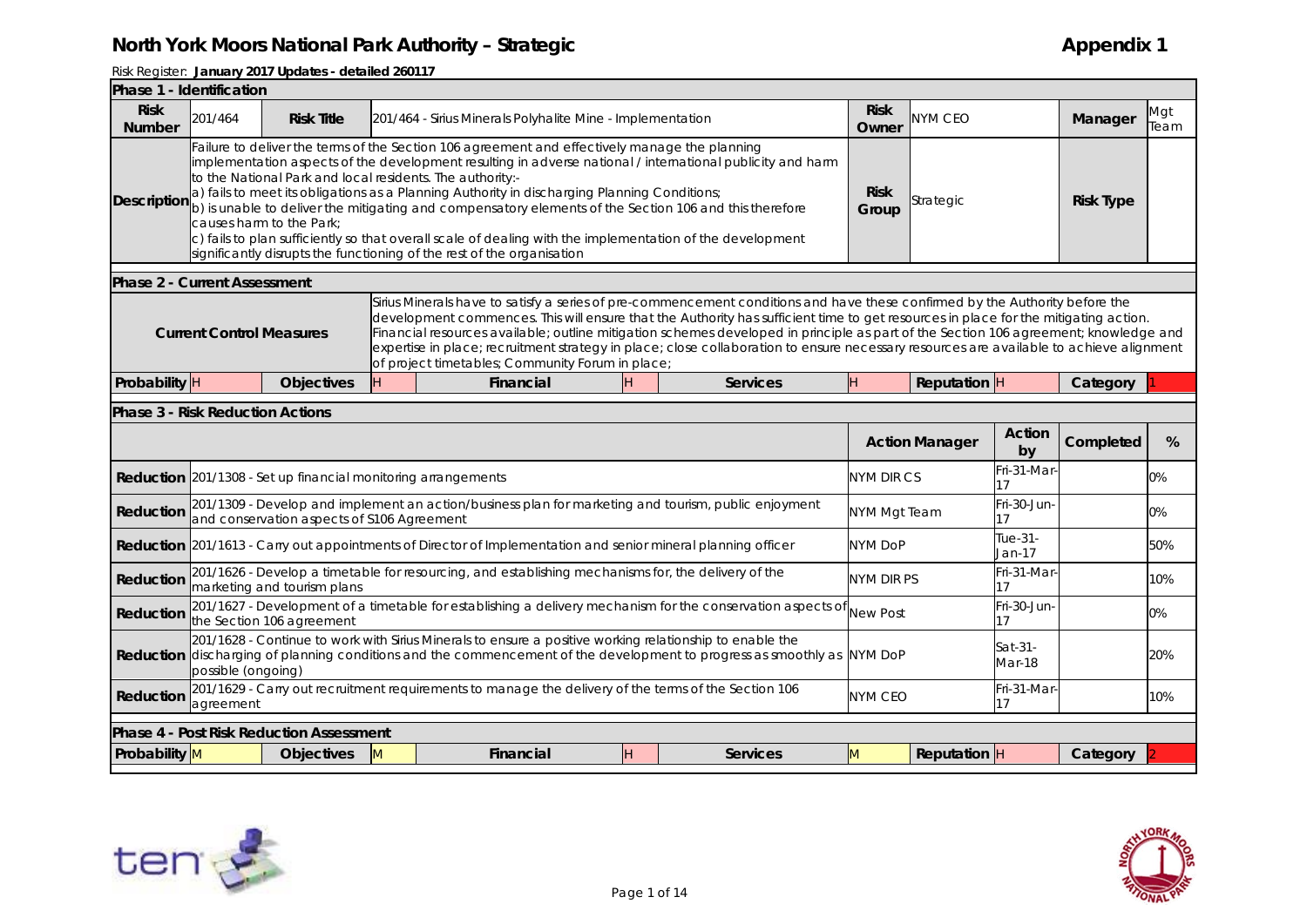| Phase 5 - Fallback Plan |                       |
|-------------------------|-----------------------|
|                         | <b>Action Manager</b> |
| Fallback<br>Plan        |                       |
|                         |                       |



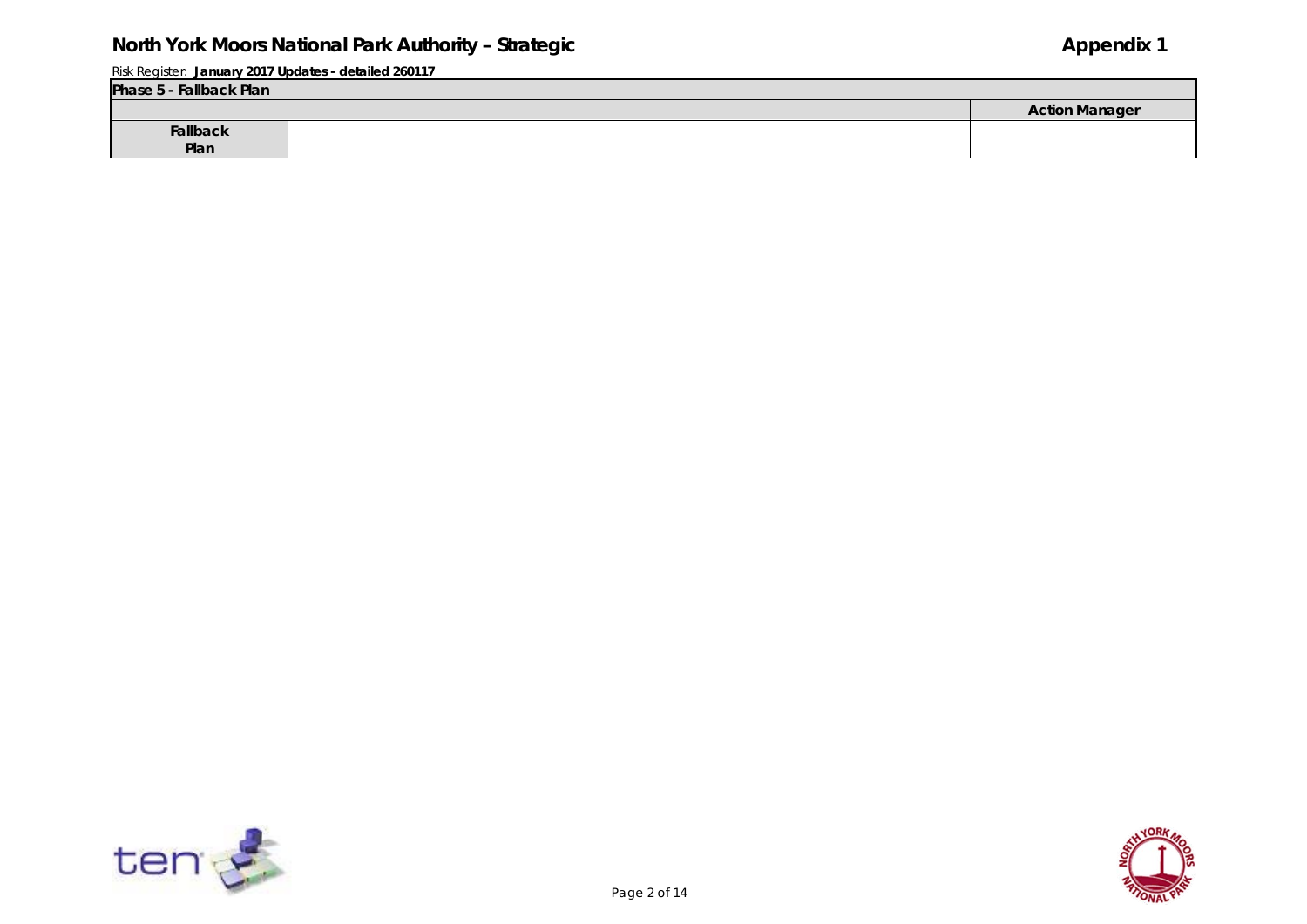| Phase 1 - Identification                |                                 |                                                          |   |                                                                                                                                                                                                                                                                                                               |                 |                      |                                 |                   |                  |                      |  |  |
|-----------------------------------------|---------------------------------|----------------------------------------------------------|---|---------------------------------------------------------------------------------------------------------------------------------------------------------------------------------------------------------------------------------------------------------------------------------------------------------------|-----------------|----------------------|---------------------------------|-------------------|------------------|----------------------|--|--|
| <b>Risk</b><br><b>Number</b>            | 201/490                         | <b>Risk Title</b>                                        |   | 201/490 - Young People (Business Plan Strategic Priority)                                                                                                                                                                                                                                                     |                 | <b>Risk</b><br>Owner | NYM CEO                         |                   | Manager          | <b>NYM DIR</b><br>PS |  |  |
| <b>Description</b>                      |                                 |                                                          |   | Failure to deliver targets relating to inspiring young people to understand and experience the North<br>York Moors and be actively involved in its future                                                                                                                                                     |                 | <b>Risk</b><br>Group |                                 |                   | <b>Risk Type</b> |                      |  |  |
| <b>Phase 2 - Current Assessment</b>     |                                 |                                                          |   |                                                                                                                                                                                                                                                                                                               |                 |                      |                                 |                   |                  |                      |  |  |
|                                         | <b>Current Control Measures</b> |                                                          |   | Education Strategy and Education Team; New Head of Education and Youth Engagement recruited; Explorer Club existing activity; Good<br>working relationships with local authorities; Community Champions network; Additional resources and planned actions in new Business Plan;<br>Apprenticeship programmes; |                 |                      |                                 |                   |                  |                      |  |  |
| Probability H                           |                                 | <b>Objectives</b>                                        | H | Financial                                                                                                                                                                                                                                                                                                     | Services        |                      | Reputation                      | <b>M</b>          | Category         |                      |  |  |
| <b>Phase 3 - Risk Reduction Actions</b> |                                 |                                                          |   |                                                                                                                                                                                                                                                                                                               |                 |                      |                                 |                   |                  |                      |  |  |
|                                         |                                 |                                                          |   |                                                                                                                                                                                                                                                                                                               |                 |                      | <b>Action Manager</b>           | <b>Action by</b>  | Completed        | %                    |  |  |
| Reduction                               |                                 |                                                          |   | 201/190 - Recruit necessary staff eg. Youth Engagement Officer and expand working hours of<br>Education Team and Explorer Club Coordinator                                                                                                                                                                    |                 | NYM DIR PS           |                                 | Fri-30-Jun-17     |                  | 50%                  |  |  |
|                                         |                                 |                                                          |   | Reduction 201/191 - Expand the Explorer Club including recruitment of Volunteer Leaders for Explorer Club                                                                                                                                                                                                     |                 |                      | Sat-31-Mar-<br>NYM DIR PS<br>18 |                   |                  | 0%                   |  |  |
| Reduction                               |                                 | organisations and youth groups                           |   | 201/192 - Establish working relationships with key contacts in local authorities, relevant third sector                                                                                                                                                                                                       |                 | NYM DIR PS           |                                 | Sat-31-Mar-<br>18 |                  | 0%                   |  |  |
| Reduction                               |                                 | addition to the engagement through schools               |   | 201/194 - Review the education strategy to ensure proactive engagement with young people in                                                                                                                                                                                                                   |                 | NYM DIR PS           |                                 | Sun-31-Mar-<br>19 |                  | 0%                   |  |  |
| Reduction                               |                                 | Volunteer Strategy risk)                                 |   | 201/204 - Develop and implement plans for young people's volunteer group (also see actions in                                                                                                                                                                                                                 |                 | <b>NYM DIR PS</b>    |                                 | Sun-30-Sep-<br>18 |                  | 0%                   |  |  |
|                                         |                                 |                                                          |   | <b>Reduction</b> 201/205 - Deliver expanded targeted transport scheme                                                                                                                                                                                                                                         |                 | NYM DIR PS           |                                 | Sat-31-Mar-<br>18 |                  | 0%                   |  |  |
|                                         |                                 | <b>Reduction</b> 201/210 - Refresh Apprenticeship Scheme |   |                                                                                                                                                                                                                                                                                                               |                 | NYM DIR PS           |                                 | Fri-30-Jun-17     |                  | 20%                  |  |  |
|                                         |                                 |                                                          |   | <b>Reduction</b> 201/211 - Maximise benefits for young people in all major projects (ongoing)                                                                                                                                                                                                                 |                 | NYM DIR PS           |                                 | Sat-31-Mar-<br>18 |                  | 0%                   |  |  |
|                                         |                                 |                                                          |   | Reduction 201/212 - Investigate opportunities for working with the National Citizen Service                                                                                                                                                                                                                   |                 | NYM DIR PS           |                                 | Mon-31-Dec-<br>18 |                  | $0\%$                |  |  |
|                                         |                                 |                                                          |   | Reduction 201/213 - Explore and develop opportunities for working with the David Ross Educational Trust                                                                                                                                                                                                       |                 | <b>NYM DIR PS</b>    |                                 | Wed-31-Jan-<br>18 |                  | 0%                   |  |  |
| Reduction                               |                                 | engagement activities (ongoing)                          |   | 201/214 - Work with Public Health agencies to optimise health benefits arising from delivery of youth                                                                                                                                                                                                         |                 | NYM DIR PS           |                                 | Sat-31-Mar-<br>18 |                  | 0%                   |  |  |
| Reduction                               |                                 | people and mental health                                 |   | 201/215 - Work with National Parks England to develop bid for funding for projects relating to young NYM DIR PS                                                                                                                                                                                               |                 |                      |                                 | Sat-31-Mar-<br>18 |                  | 0%                   |  |  |
|                                         |                                 | <b>Phase 4 - Post Risk Reduction Assessment</b>          |   |                                                                                                                                                                                                                                                                                                               |                 |                      |                                 |                   |                  |                      |  |  |
| Probability L                           |                                 | <b>Objectives</b>                                        |   | <b>Financial</b>                                                                                                                                                                                                                                                                                              | <b>Services</b> |                      | Reputation                      |                   | Category         |                      |  |  |
|                                         |                                 |                                                          |   |                                                                                                                                                                                                                                                                                                               |                 |                      |                                 |                   |                  |                      |  |  |



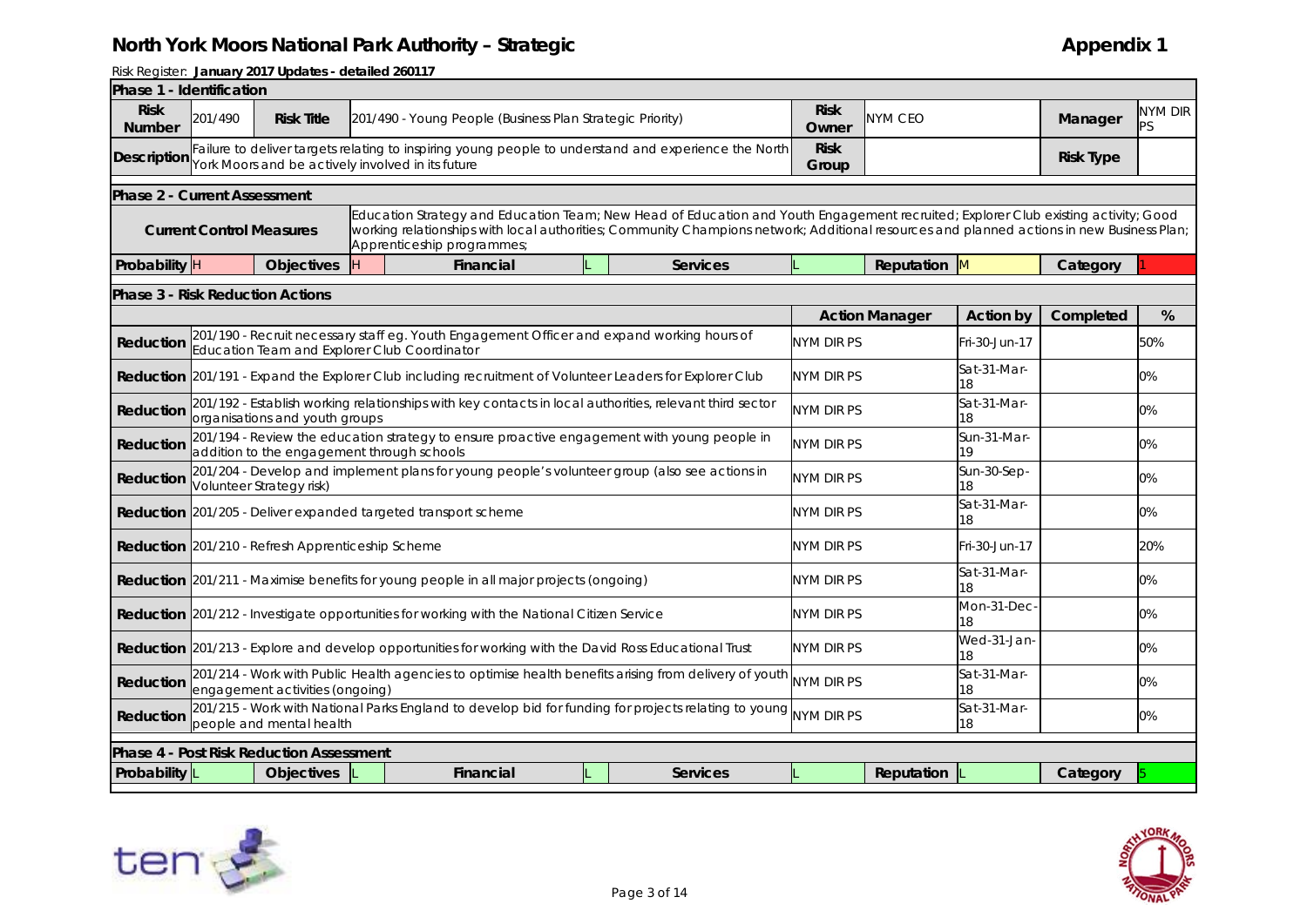Risk Register: **January 2017 Updates - detailed 260117**

| Phase 5 - Fallback Plan |  |                       |  |  |  |  |  |  |  |
|-------------------------|--|-----------------------|--|--|--|--|--|--|--|
|                         |  | <b>Action Manager</b> |  |  |  |  |  |  |  |
| Fallback                |  |                       |  |  |  |  |  |  |  |
| Plan                    |  |                       |  |  |  |  |  |  |  |





-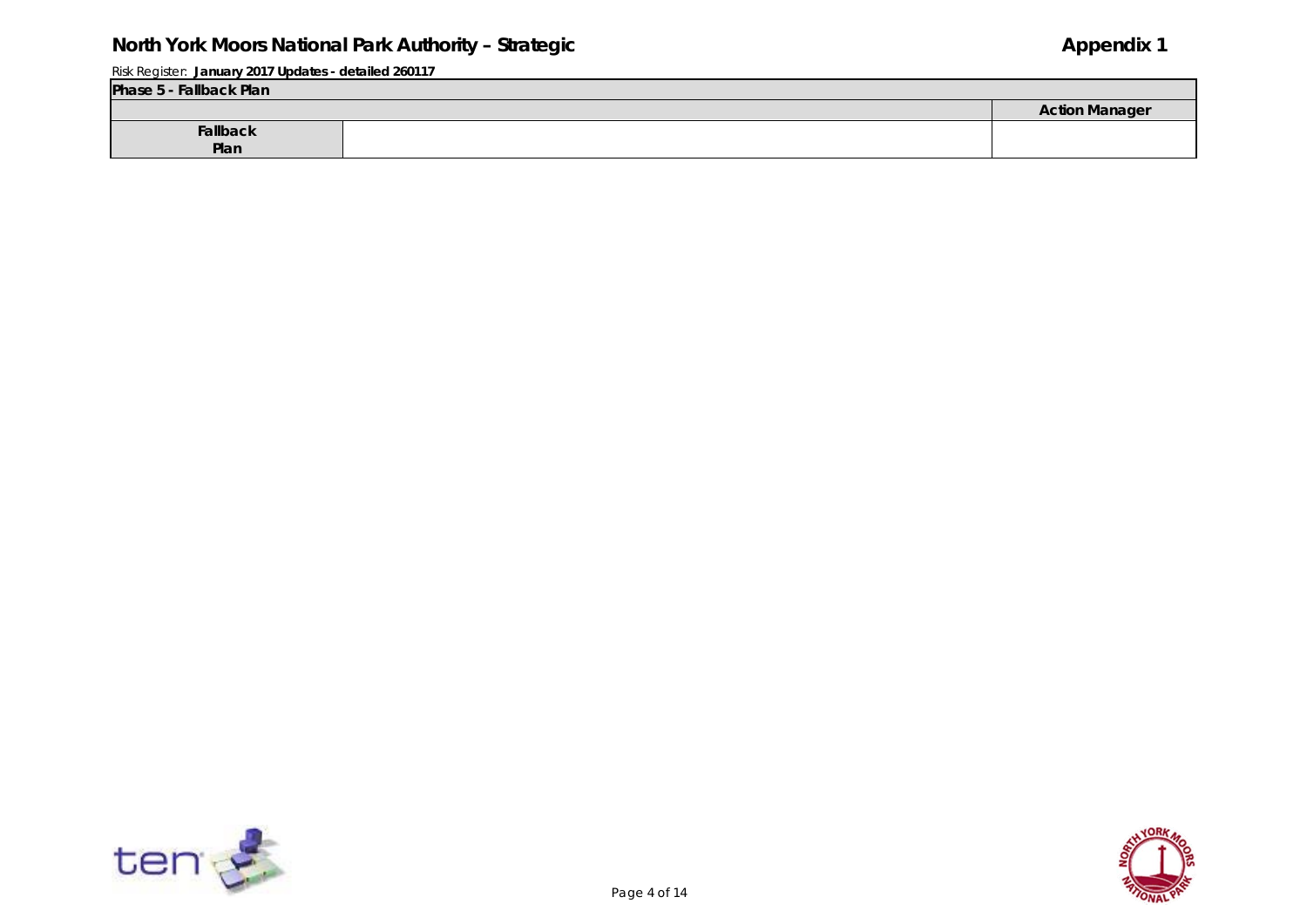| Phase 1 - Identification                |                   |                                                 |     |                                                                                                                                                                                                                                                                                                                                                                                                                                                                                                                                                                                                                                                                                     |   |                        |                                             |                       |                   |                  |                       |
|-----------------------------------------|-------------------|-------------------------------------------------|-----|-------------------------------------------------------------------------------------------------------------------------------------------------------------------------------------------------------------------------------------------------------------------------------------------------------------------------------------------------------------------------------------------------------------------------------------------------------------------------------------------------------------------------------------------------------------------------------------------------------------------------------------------------------------------------------------|---|------------------------|---------------------------------------------|-----------------------|-------------------|------------------|-----------------------|
| <b>Risk</b><br><b>Number</b>            | 201/488           | <b>Risk Title</b>                               |     | 201/488 - Wildlife Corridors (Business Plan Strategic Priority)                                                                                                                                                                                                                                                                                                                                                                                                                                                                                                                                                                                                                     |   |                        | <b>Risk</b><br>Owner                        | <b>NYM CEO</b>        |                   | Manager          | NYM DIR<br>CONSERV    |
| <b>Description</b>                      |                   |                                                 |     | Failure to establish wildlife corridors in the National Park resulting in inability for animals and<br>plants to move around the landscape and flourish.                                                                                                                                                                                                                                                                                                                                                                                                                                                                                                                            |   |                        | <b>Risk</b><br>Group                        |                       |                   | <b>Risk Type</b> |                       |
| <b>Phase 2 - Current Assessment</b>     |                   |                                                 |     |                                                                                                                                                                                                                                                                                                                                                                                                                                                                                                                                                                                                                                                                                     |   |                        |                                             |                       |                   |                  |                       |
|                                         |                   | <b>Current Control Measures</b>                 |     | Delivery plans formulated and responsibility for delivery linked into annual appraisal system, using established delivery process and ways of<br>working (agreed NPA grant procedures/criteria) compliant with state aid requirements, holding regular team meetings to review progress and<br>share good practice, making most of established working relationships with partners and land managers, have additional capacity if required<br>through local consultant, externally funded schemes contributing to wildlife corridor delivery, original rationales in place against which can<br>judge progress of delivery, annual reporting to Members via NPA/Scrutiny Committee. |   |                        |                                             |                       |                   |                  |                       |
| Probability M                           |                   | <b>Objectives</b>                               | lн. | Financial                                                                                                                                                                                                                                                                                                                                                                                                                                                                                                                                                                                                                                                                           | M | <b>Services</b>        | $\mathsf{M}$                                | Reputation M          |                   | Category         |                       |
| <b>Phase 3 - Risk Reduction Actions</b> |                   |                                                 |     |                                                                                                                                                                                                                                                                                                                                                                                                                                                                                                                                                                                                                                                                                     |   |                        |                                             |                       |                   |                  |                       |
|                                         |                   |                                                 |     |                                                                                                                                                                                                                                                                                                                                                                                                                                                                                                                                                                                                                                                                                     |   |                        |                                             | <b>Action Manager</b> | <b>Action by</b>  | Completed        | %                     |
|                                         |                   |                                                 |     | Reduction 201/23 - Develop and implement delivery plans into longer term pipeline of works                                                                                                                                                                                                                                                                                                                                                                                                                                                                                                                                                                                          |   |                        | Sat-30-Sep-<br><b>NYM DIR CONSERV</b><br>17 |                       |                   |                  | 0%                    |
| <b>Reduction</b>                        |                   | delivery on desired outcomes                    |     | 201/24 - Review delivery so far and assess achievements so can help understand level of                                                                                                                                                                                                                                                                                                                                                                                                                                                                                                                                                                                             |   |                        | <b>NYM DIR CONSERV</b>                      |                       | Fri-30-Jun-17     |                  | 0%                    |
| Reduction                               | sustainable       |                                                 |     | 201/25 - Review rationales to make sure up to date with the ecological priorities of the North<br>York Moors, current best practice and new understanding of target species requirements,<br>whilst at the same time ensuring no harm is caused to non-target species and change is                                                                                                                                                                                                                                                                                                                                                                                                 |   |                        | <b>NYM DIR CONSERV</b>                      |                       | Sat-30-Sep-<br>17 |                  | 0%                    |
| Reduction                               |                   |                                                 |     | 201/26 - Further develop ongoing monitoring process - 1. Agreement objectives 2.<br>Wider/longer term habitat change 3. Landscape functionality for species                                                                                                                                                                                                                                                                                                                                                                                                                                                                                                                         |   |                        | <b>NYM DIR CONSERV</b>                      |                       | Sat-31-Mar-<br>18 |                  | 0%                    |
|                                         |                   |                                                 |     | 201/31 - Improve communication/promotion of habitat connectivity concepts and NPA's<br>Reduction objectives/progress. Engage NPA staff/Members and the public and increase involvement.<br>Much clearer process for assessing and monitoring performance                                                                                                                                                                                                                                                                                                                                                                                                                            |   |                        | <b>NYM DIR CONSERV</b>                      |                       | Sat-31-Mar-<br>18 |                  | 0%                    |
| Reduction                               |                   |                                                 |     | 201/32 - Look for opportunities to deliver effectively on a large scale and think strategically,<br>whilst maintaining a legally compliant and value for money approach                                                                                                                                                                                                                                                                                                                                                                                                                                                                                                             |   |                        | <b>NYM DIR CONSERV</b>                      |                       | Fri-30-Jun-17     |                  | 0%                    |
|                                         | targets (ongoing) |                                                 |     | 201/34 - Consider and respond to external risks including changes to agri-environment<br>Reduction support, impacts of Brexit, changes in land ownership, and pressure created by other                                                                                                                                                                                                                                                                                                                                                                                                                                                                                             |   | <b>NYM DIR CONSERV</b> |                                             | Sat-31-Mar-<br>18     |                   | 0%               |                       |
|                                         |                   | <b>Phase 4 - Post Risk Reduction Assessment</b> |     |                                                                                                                                                                                                                                                                                                                                                                                                                                                                                                                                                                                                                                                                                     |   |                        |                                             |                       |                   |                  |                       |
| Probability M                           |                   | Objectives M                                    |     | Financial                                                                                                                                                                                                                                                                                                                                                                                                                                                                                                                                                                                                                                                                           |   | <b>Services</b>        |                                             | Reputation            |                   | Category         |                       |
| Phase 5 - Fallback Plan                 |                   |                                                 |     |                                                                                                                                                                                                                                                                                                                                                                                                                                                                                                                                                                                                                                                                                     |   |                        |                                             |                       |                   |                  |                       |
|                                         |                   |                                                 |     |                                                                                                                                                                                                                                                                                                                                                                                                                                                                                                                                                                                                                                                                                     |   |                        |                                             |                       |                   |                  | <b>Action Manager</b> |
| <b>Fallback</b><br>Plan                 |                   |                                                 |     |                                                                                                                                                                                                                                                                                                                                                                                                                                                                                                                                                                                                                                                                                     |   |                        |                                             |                       |                   |                  |                       |



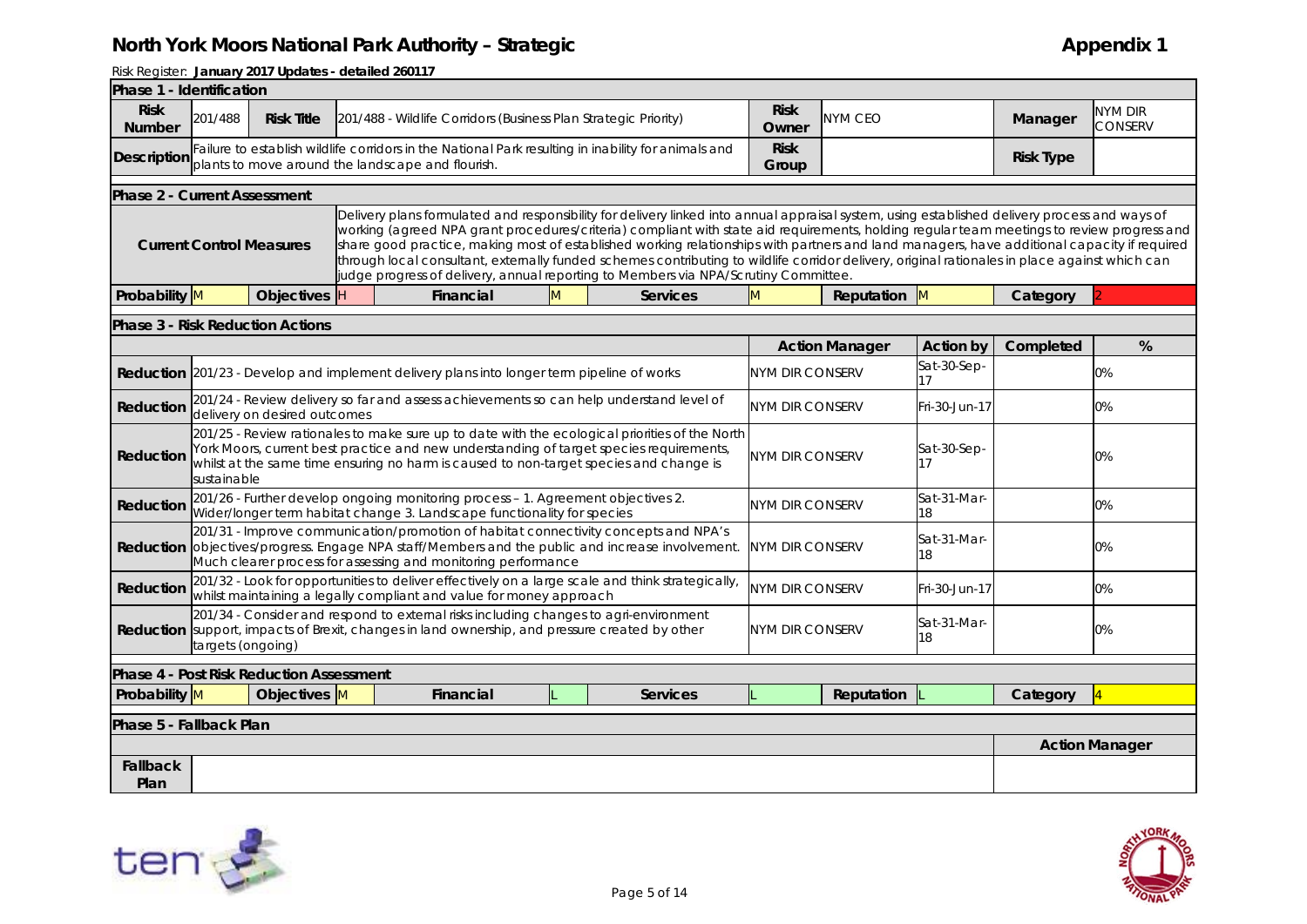|                              | Phase 1 - Identification                |                                                              |                                                                                                                                                                                         |   |                                                                                                                                                                                                                                                                |                      |                       |                   |                       |                      |
|------------------------------|-----------------------------------------|--------------------------------------------------------------|-----------------------------------------------------------------------------------------------------------------------------------------------------------------------------------------|---|----------------------------------------------------------------------------------------------------------------------------------------------------------------------------------------------------------------------------------------------------------------|----------------------|-----------------------|-------------------|-----------------------|----------------------|
| <b>Risk</b><br><b>Number</b> | 201/492                                 | <b>Risk Title</b>                                            | 201/492 - Volunteer Strategy                                                                                                                                                            |   |                                                                                                                                                                                                                                                                | <b>Risk</b><br>Owner | NYM CEO               |                   | Manager               | <b>NYM DIR</b><br>PS |
| <b>Description</b>           |                                         |                                                              | Failure to deliver the Volunteer Strategy resulting in inability to support staff, maintain and enhance<br>the delivery of services and outcomes including public health and engagement |   |                                                                                                                                                                                                                                                                | <b>Risk</b><br>Group |                       |                   | <b>Risk Type</b>      |                      |
|                              | <b>Phase 2 - Current Assessment</b>     |                                                              |                                                                                                                                                                                         |   |                                                                                                                                                                                                                                                                |                      |                       |                   |                       |                      |
|                              | <b>Current Control Measures</b>         |                                                              | Practice for volunteers;                                                                                                                                                                |   | Well established and respected Volunteer service, Member commitment, strategy agreed, policies and procedures in place,<br>volunteer liaison groups, budget agreed, volunteer reserve list, training for volunteers in place, Volunteer team in place; Code of |                      |                       |                   |                       |                      |
| Probability M                |                                         | <b>Objectives</b>                                            | Financial                                                                                                                                                                               | M | <b>Services</b>                                                                                                                                                                                                                                                | M                    | Reputation M          |                   | Category              |                      |
|                              | <b>Phase 3 - Risk Reduction Actions</b> |                                                              |                                                                                                                                                                                         |   |                                                                                                                                                                                                                                                                |                      |                       |                   |                       |                      |
|                              |                                         |                                                              |                                                                                                                                                                                         |   |                                                                                                                                                                                                                                                                |                      | <b>Action Manager</b> | <b>Action by</b>  | Completed             | %                    |
| Reduction                    |                                         | and across all departments                                   |                                                                                                                                                                                         |   | 201/221 - Implement "my volunteer" volunteer management software and establish use by volunteers                                                                                                                                                               | NYM DIR PS           |                       | Sat-31-Mar-<br>18 |                       | 20%                  |
|                              |                                         | <b>Reduction</b> 201/222 - Implement the 'One team' approach |                                                                                                                                                                                         |   |                                                                                                                                                                                                                                                                | <b>NYM DIR PS</b>    |                       | Tue-31-Mar<br>20  |                       | 25%                  |
|                              |                                         |                                                              | <b>Reduction</b> 201/223 - Develop a training plan for staff and volunteers                                                                                                             |   | nym dir PS                                                                                                                                                                                                                                                     |                      | Fri-30-Jun-           |                   | 10%                   |                      |
|                              |                                         |                                                              | <b>Reduction</b> 201/224 - Deliver the training plan for staff and volunteers (ongoing)                                                                                                 |   | NYM DIR PS                                                                                                                                                                                                                                                     |                      | Sat-31-Mar-<br>18     |                   | 10%                   |                      |
|                              |                                         |                                                              | <b>Reduction</b> 201/225 - Develop role of and continue recruitment of Volunteer task leaders (ongoing)                                                                                 |   |                                                                                                                                                                                                                                                                | NYM DIR PS           |                       | Sat-31-Mar-<br>18 |                       | 10%                  |
| Reduction                    | (ongoing)                               |                                                              | 201/226 - Ensure all Associate Volunteer Groups are party to standard contractual arrangements                                                                                          |   |                                                                                                                                                                                                                                                                | NYM DIR PS           |                       | Sat-31-Mar-<br>18 |                       | 20%                  |
| Reduction                    |                                         |                                                              | 201/227 - Keep insurance/health and safety policies and procedures for volunteering under review<br>and continue to check staff are aware of the policies and procedures (ongoing)      |   |                                                                                                                                                                                                                                                                | NYM DIR PS           |                       | Sat-31-Mar-<br>18 |                       | 20%                  |
|                              |                                         |                                                              | Reduction 201/228 - Review and implement changes to volunteer recruitment mechanisms including website                                                                                  |   |                                                                                                                                                                                                                                                                | NYM DIR PS           |                       | Sun-31-Dec-<br>17 |                       | 10%                  |
|                              |                                         |                                                              | <b>Reduction</b> 201/229 - Deliver volunteering elements of all projects (ongoing)                                                                                                      |   |                                                                                                                                                                                                                                                                | NYM DIR PS           |                       | Sat-31-Mar-<br>18 |                       | 10%                  |
|                              |                                         |                                                              | <b>Reduction</b> 201/230 - Monitor volunteer strategy activity and adapt strategy appropriately (ongoing)                                                                               |   |                                                                                                                                                                                                                                                                | NYM DIR PS           |                       | Sat-31-Mar-<br>18 |                       | 10%                  |
|                              |                                         | <b>Phase 4 - Post Risk Reduction Assessment</b>              |                                                                                                                                                                                         |   |                                                                                                                                                                                                                                                                |                      |                       |                   |                       |                      |
| Probability L                |                                         | <b>Objectives</b>                                            | Financial                                                                                                                                                                               |   | Services                                                                                                                                                                                                                                                       |                      | Reputation            |                   | Category              |                      |
|                              | Phase 5 - Fallback Plan                 |                                                              |                                                                                                                                                                                         |   |                                                                                                                                                                                                                                                                |                      |                       |                   |                       |                      |
|                              |                                         |                                                              |                                                                                                                                                                                         |   |                                                                                                                                                                                                                                                                |                      |                       |                   | <b>Action Manager</b> |                      |
| <b>Fallback</b><br>Plan      |                                         |                                                              |                                                                                                                                                                                         |   |                                                                                                                                                                                                                                                                |                      |                       |                   |                       |                      |



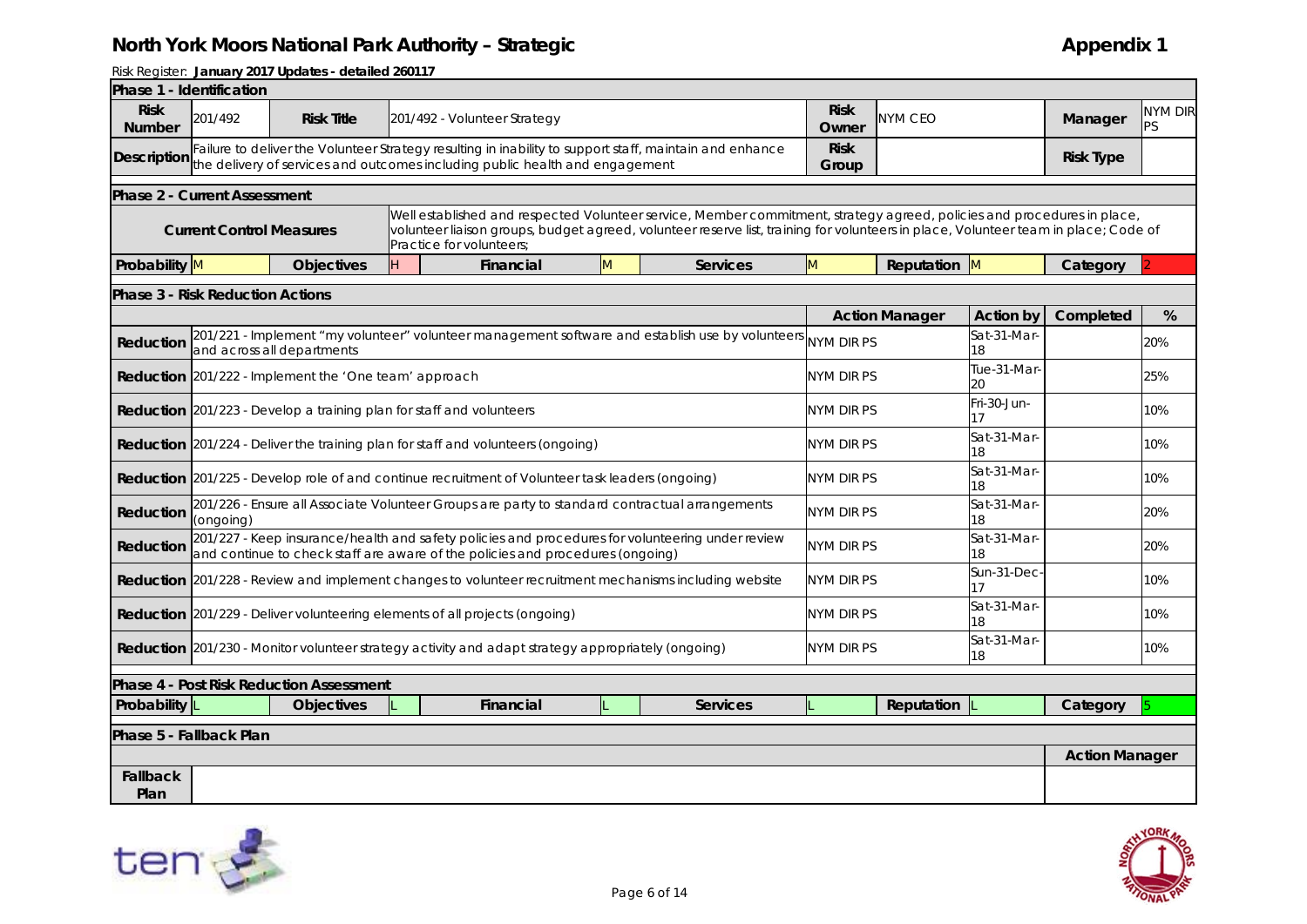| Phase 1 - Identification     |                                         |                                                 |  |                                                                                                                                                                                                                                                                                                                                                                                                                                                                           |   |                 |                      |                       |                   |                       |                          |  |
|------------------------------|-----------------------------------------|-------------------------------------------------|--|---------------------------------------------------------------------------------------------------------------------------------------------------------------------------------------------------------------------------------------------------------------------------------------------------------------------------------------------------------------------------------------------------------------------------------------------------------------------------|---|-----------------|----------------------|-----------------------|-------------------|-----------------------|--------------------------|--|
| <b>Risk</b><br><b>Number</b> | 201/460                                 | <b>Risk Title</b>                               |  | 201/460 - Local Plan                                                                                                                                                                                                                                                                                                                                                                                                                                                      |   |                 | <b>Risk</b><br>Owner | NYM CEO               |                   | Manager               | <b>NYM</b><br><b>DoP</b> |  |
|                              |                                         |                                                 |  | Failure to develop an up to date strategic planning document (Local Plan) within a reasonable<br>Description timescale resulting in challenges to planning decisions and gaps in policy causing difficulties in<br>decision making, potential direct Govt intervention and harm to National Park Purposes.                                                                                                                                                                |   |                 | <b>Risk</b><br>Group | Strategic             |                   | <b>Risk Type</b>      |                          |  |
|                              | <b>Phase 2 - Current Assessment</b>     |                                                 |  |                                                                                                                                                                                                                                                                                                                                                                                                                                                                           |   |                 |                      |                       |                   |                       |                          |  |
|                              | <b>Current Control Measures</b>         |                                                 |  | Up to date Local Plan for Helmsley; Area Action Plan for Whitby Business Park; emerging Joint Minerals and Waste local Plan; a<br>number of SPDs; NPPF; NPPG; National Parks circular; suitable staff resources in place; Members agreement to update and<br>understanding by members and staff that the timetable for production of the Local Plan must be adhered to; project timetable and<br>resource plan in place; options for delivery of the Local Plan assessed; |   |                 |                      |                       |                   |                       |                          |  |
| Probability M                |                                         | <b>Objectives</b>                               |  | Financial                                                                                                                                                                                                                                                                                                                                                                                                                                                                 | M | Services        | M                    | Reputation $ $ H      |                   | Category              |                          |  |
|                              | <b>Phase 3 - Risk Reduction Actions</b> |                                                 |  |                                                                                                                                                                                                                                                                                                                                                                                                                                                                           |   |                 |                      |                       |                   |                       |                          |  |
|                              |                                         |                                                 |  |                                                                                                                                                                                                                                                                                                                                                                                                                                                                           |   |                 |                      | <b>Action Manager</b> | <b>Action by</b>  | Completed             | %                        |  |
| Reduction                    | (ongoing)                               |                                                 |  | 319/1594 - Continue to ensure adequate resources are in place for production of Local Plan                                                                                                                                                                                                                                                                                                                                                                                |   |                 | <b>NYM DoP</b>       | Sat-31-Mar-<br>18     |                   |                       | 60%                      |  |
|                              |                                         |                                                 |  | <b>Reduction</b> 319/1608 - Develop and implement a communication and engagement strategy for the Local Plan                                                                                                                                                                                                                                                                                                                                                              |   |                 | <b>NYM DoP</b>       |                       | Sat-31-Mar-<br>18 |                       | 50%                      |  |
|                              |                                         |                                                 |  | <b>Reduction</b> 319/1609 - Manage the process of the Local Plan preparation (ongoing)                                                                                                                                                                                                                                                                                                                                                                                    |   |                 | <b>NYM DoP</b>       |                       | Sat-31-Mar-<br>18 |                       | 30%                      |  |
| Reduction                    | Plan                                    |                                                 |  | 319/1610 - Ensure integration of the Local Plan with the Management Plan refresh and the Business                                                                                                                                                                                                                                                                                                                                                                         |   |                 | <b>NYM DoP</b>       |                       | Sat-31-Mar-<br>18 |                       | 60%                      |  |
| Reduction                    | visitors                                |                                                 |  | 319/1611 - Ensure effective liaison with key stakeholder organisations, business owners, residents and                                                                                                                                                                                                                                                                                                                                                                    |   |                 | <b>NYM DoP</b>       |                       | Sat-31-Mar-<br>18 |                       | 50%                      |  |
|                              |                                         | <b>Phase 4 - Post Risk Reduction Assessment</b> |  |                                                                                                                                                                                                                                                                                                                                                                                                                                                                           |   |                 |                      |                       |                   |                       |                          |  |
| Probability L                |                                         | <b>Objectives</b>                               |  | Financial                                                                                                                                                                                                                                                                                                                                                                                                                                                                 |   | <b>Services</b> |                      | Reputation            |                   | Category              |                          |  |
|                              | Phase 5 - Fallback Plan                 |                                                 |  |                                                                                                                                                                                                                                                                                                                                                                                                                                                                           |   |                 |                      |                       |                   |                       |                          |  |
|                              |                                         |                                                 |  |                                                                                                                                                                                                                                                                                                                                                                                                                                                                           |   |                 |                      |                       |                   | <b>Action Manager</b> |                          |  |
| Fallback<br>Plan             |                                         |                                                 |  |                                                                                                                                                                                                                                                                                                                                                                                                                                                                           |   |                 |                      |                       |                   |                       |                          |  |



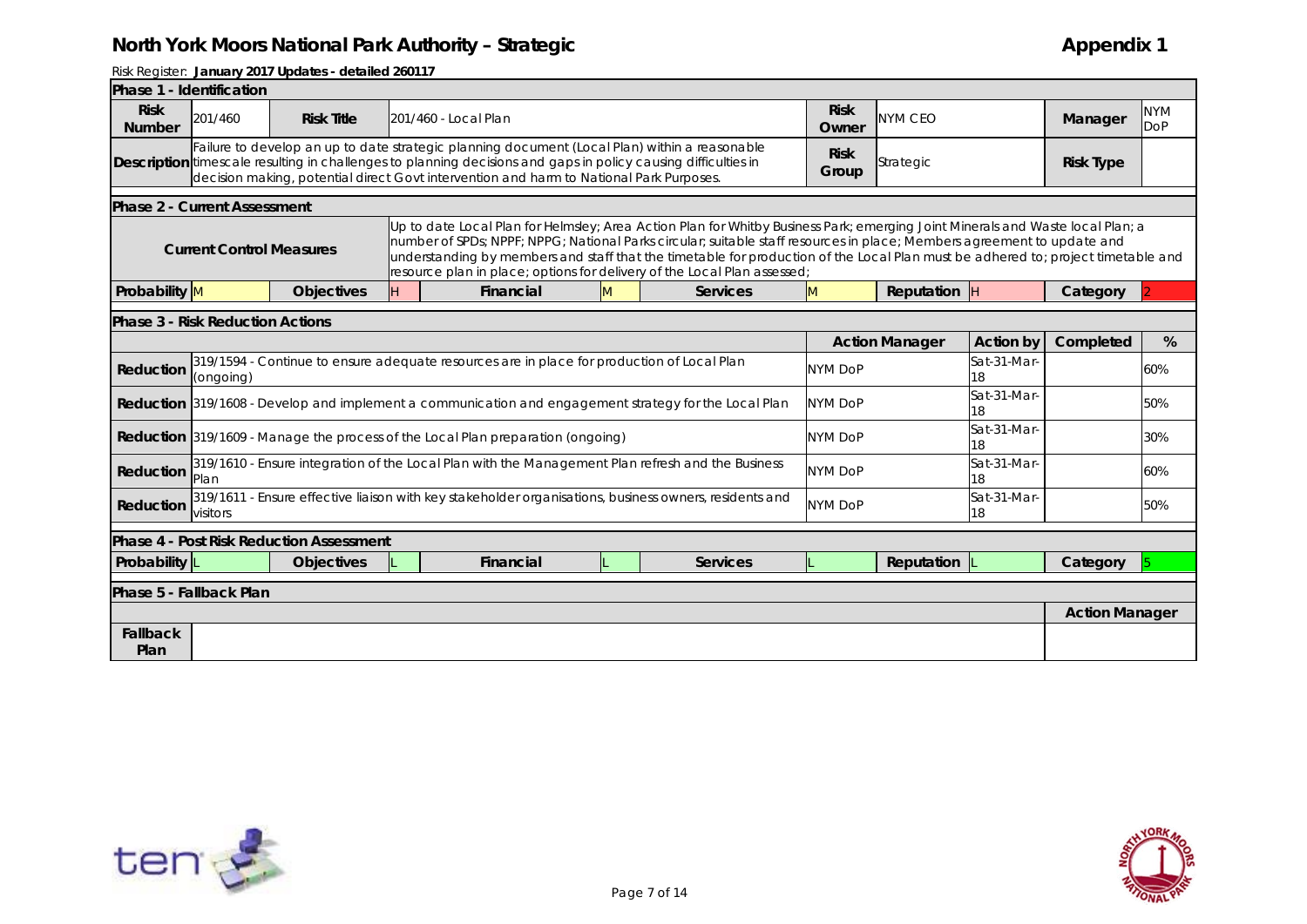| Phase 1 - Identification                                                                                                                                                                                                                                                                                                                                                                                                                                                                                                                                                                                                                                                                                                                                                                                                                                                                                                                                                                                                                                                                                                                                                                                                                                                                               |                                         |                                                              |  |                                                                                                                                                                                                                                            |  |                   |                                 |                       |                     |           |               |
|--------------------------------------------------------------------------------------------------------------------------------------------------------------------------------------------------------------------------------------------------------------------------------------------------------------------------------------------------------------------------------------------------------------------------------------------------------------------------------------------------------------------------------------------------------------------------------------------------------------------------------------------------------------------------------------------------------------------------------------------------------------------------------------------------------------------------------------------------------------------------------------------------------------------------------------------------------------------------------------------------------------------------------------------------------------------------------------------------------------------------------------------------------------------------------------------------------------------------------------------------------------------------------------------------------|-----------------------------------------|--------------------------------------------------------------|--|--------------------------------------------------------------------------------------------------------------------------------------------------------------------------------------------------------------------------------------------|--|-------------------|---------------------------------|-----------------------|---------------------|-----------|---------------|
| <b>Risk</b><br><b>Number</b>                                                                                                                                                                                                                                                                                                                                                                                                                                                                                                                                                                                                                                                                                                                                                                                                                                                                                                                                                                                                                                                                                                                                                                                                                                                                           | 201/203                                 | <b>Risk Title</b>                                            |  | 201/203 - Health And Safety                                                                                                                                                                                                                |  |                   | <b>Risk</b><br>Owner            | NYM CEO               |                     | Manager   | NYM<br>DIR CS |
|                                                                                                                                                                                                                                                                                                                                                                                                                                                                                                                                                                                                                                                                                                                                                                                                                                                                                                                                                                                                                                                                                                                                                                                                                                                                                                        |                                         | injuries, prosecution, claims, media attention, fines.       |  | Failure to meet Health and Safety statutory requirements and ensure the appropriate culture is embedded<br>Description in relation to staff, Members, volunteers, service users and contractors resulting in possible loss of life/serious |  |                   | <b>Risk</b><br>Group            | Health and Safety     | <b>Risk Type</b>    |           |               |
|                                                                                                                                                                                                                                                                                                                                                                                                                                                                                                                                                                                                                                                                                                                                                                                                                                                                                                                                                                                                                                                                                                                                                                                                                                                                                                        | <b>Phase 2 - Current Assessment</b>     |                                                              |  |                                                                                                                                                                                                                                            |  |                   |                                 |                       |                     |           |               |
| Health and Safety policies; risk assessments; annual action plans; periodic reviews (internal and external); responsibility in job<br>descriptions; training; guidance documents; regular managerial monitoring; strengthened reporting processes and checks on<br>compliance; Health and Safety champion and departmental reps; external assessments; standard contract wordings with<br>contractors; volunteers are briefed on H&S expertise SLA with NYCC extended in 2017/18 to provide additional support; routinely<br>discussed at team meetings and Directors meetings; H&S Policies to ensure compliance with legislation reviewed including<br><b>Current Control Measures</b><br>engaging an external specialist to review the framework periodically; external audit carried out 2017 on volunteer service health<br>and safety processes; H&S performance assessed by Directors; All Departments have targets to carry out spot checks on staff,<br>volunteers and contractors and Directors have individual spot check targets to support this; corporate H&S performance assessed<br>using LGA matrix; scope of contracts/agreements with associate volunteer groups etc agreed;<br>Probability L<br><b>Objectives</b><br>Financial<br>M<br><b>Services</b><br>M<br><b>Reputation</b> H |                                         |                                                              |  |                                                                                                                                                                                                                                            |  |                   |                                 |                       |                     |           |               |
|                                                                                                                                                                                                                                                                                                                                                                                                                                                                                                                                                                                                                                                                                                                                                                                                                                                                                                                                                                                                                                                                                                                                                                                                                                                                                                        |                                         |                                                              |  |                                                                                                                                                                                                                                            |  |                   |                                 |                       |                     | Category  |               |
|                                                                                                                                                                                                                                                                                                                                                                                                                                                                                                                                                                                                                                                                                                                                                                                                                                                                                                                                                                                                                                                                                                                                                                                                                                                                                                        | <b>Phase 3 - Risk Reduction Actions</b> |                                                              |  |                                                                                                                                                                                                                                            |  |                   |                                 |                       |                     |           |               |
|                                                                                                                                                                                                                                                                                                                                                                                                                                                                                                                                                                                                                                                                                                                                                                                                                                                                                                                                                                                                                                                                                                                                                                                                                                                                                                        |                                         |                                                              |  |                                                                                                                                                                                                                                            |  |                   |                                 | <b>Action Manager</b> | <b>Action</b><br>by | Completed | %             |
| Reduction                                                                                                                                                                                                                                                                                                                                                                                                                                                                                                                                                                                                                                                                                                                                                                                                                                                                                                                                                                                                                                                                                                                                                                                                                                                                                              |                                         | safety expertise; contract now let                           |  | 201/193 - Continue SLA with NYCC to provide 'safety net' cover and access to more specialist health and                                                                                                                                    |  |                   | NYM DIR CS                      |                       | $Sat-31-$<br>Mar-18 |           | 0%            |
|                                                                                                                                                                                                                                                                                                                                                                                                                                                                                                                                                                                                                                                                                                                                                                                                                                                                                                                                                                                                                                                                                                                                                                                                                                                                                                        |                                         |                                                              |  | <b>Reduction</b> 201/206 - Continue to monitor external developments in Health and Safety (ongoing)                                                                                                                                        |  |                   | <b>NYM DIR CS</b>               |                       | Sat-31-<br>Mar-18   |           | 0%            |
| Reduction                                                                                                                                                                                                                                                                                                                                                                                                                                                                                                                                                                                                                                                                                                                                                                                                                                                                                                                                                                                                                                                                                                                                                                                                                                                                                              |                                         | practices as the role of the volunteer is extended (ongoing) |  | 201/1296 - Ensure volunteers are fully integrated and continue to comply with H&S procedures and                                                                                                                                           |  |                   | NYM DIR CS                      |                       | $Sat-31-$<br>Mar-18 |           | 0%            |
| Reduction                                                                                                                                                                                                                                                                                                                                                                                                                                                                                                                                                                                                                                                                                                                                                                                                                                                                                                                                                                                                                                                                                                                                                                                                                                                                                              |                                         |                                                              |  | 201/1303 - Engage and engender ownership in staff of Health & Safety via a series of different methods e.g.<br>training, bulletin, posters, departmental meetings, team meetings                                                           |  |                   | <b>NYM DIR CS</b>               |                       | Sat-31-<br>Mar-18   |           | $0\%$         |
| Reduction                                                                                                                                                                                                                                                                                                                                                                                                                                                                                                                                                                                                                                                                                                                                                                                                                                                                                                                                                                                                                                                                                                                                                                                                                                                                                              | (ongoing)                               |                                                              |  | 201/1305 - Provide information for the progress report to members quarterly to allow scrutiny of actions                                                                                                                                   |  |                   | NYM DIR CS                      |                       | $Sat-31-$<br>Mar-18 |           | 0%            |
|                                                                                                                                                                                                                                                                                                                                                                                                                                                                                                                                                                                                                                                                                                                                                                                                                                                                                                                                                                                                                                                                                                                                                                                                                                                                                                        |                                         |                                                              |  | Reduction 201/1306 - Implement agreed annual health & safety action plan for 2017/18                                                                                                                                                       |  |                   | NYM DIR CS                      |                       | Sat-31-<br>Mar-18   |           | 0%            |
| Reduction                                                                                                                                                                                                                                                                                                                                                                                                                                                                                                                                                                                                                                                                                                                                                                                                                                                                                                                                                                                                                                                                                                                                                                                                                                                                                              | raised                                  |                                                              |  | 201/1312 - Analyse the results of the Health and Safety survey to develop a plan to address any issues                                                                                                                                     |  | NYM DIR CS        |                                 | Fri-30-Jun-<br>17     |                     | 0%        |               |
| Reduction                                                                                                                                                                                                                                                                                                                                                                                                                                                                                                                                                                                                                                                                                                                                                                                                                                                                                                                                                                                                                                                                                                                                                                                                                                                                                              |                                         | gaps in provision for paid staff/volunteers                  |  | 201/1314 - Review the health and safety training programme to ensure full compliance and identify any                                                                                                                                      |  | <b>NYM DIR CS</b> |                                 | Sat-30-<br>$Sep-17$   |                     | $0\%$     |               |
| Reduction                                                                                                                                                                                                                                                                                                                                                                                                                                                                                                                                                                                                                                                                                                                                                                                                                                                                                                                                                                                                                                                                                                                                                                                                                                                                                              |                                         | and others prior to commencement of tasks (ongoing)          |  | 201/1389 - Ensure contracts/agreements are in place with associate volunteer groups, community groups                                                                                                                                      |  |                   | <b>NYM DIR CS</b><br>NYM DIR PS |                       | Sat-31-<br>Mar-18   |           | 0%            |
|                                                                                                                                                                                                                                                                                                                                                                                                                                                                                                                                                                                                                                                                                                                                                                                                                                                                                                                                                                                                                                                                                                                                                                                                                                                                                                        |                                         | <b>Phase 4 - Post Risk Reduction Assessment</b>              |  |                                                                                                                                                                                                                                            |  |                   |                                 |                       |                     |           |               |
| Probability $ L$                                                                                                                                                                                                                                                                                                                                                                                                                                                                                                                                                                                                                                                                                                                                                                                                                                                                                                                                                                                                                                                                                                                                                                                                                                                                                       |                                         | <b>Objectives</b>                                            |  | Financial<br>M                                                                                                                                                                                                                             |  | <b>Services</b>   | M                               | Reputation $ H $      |                     | Category  |               |



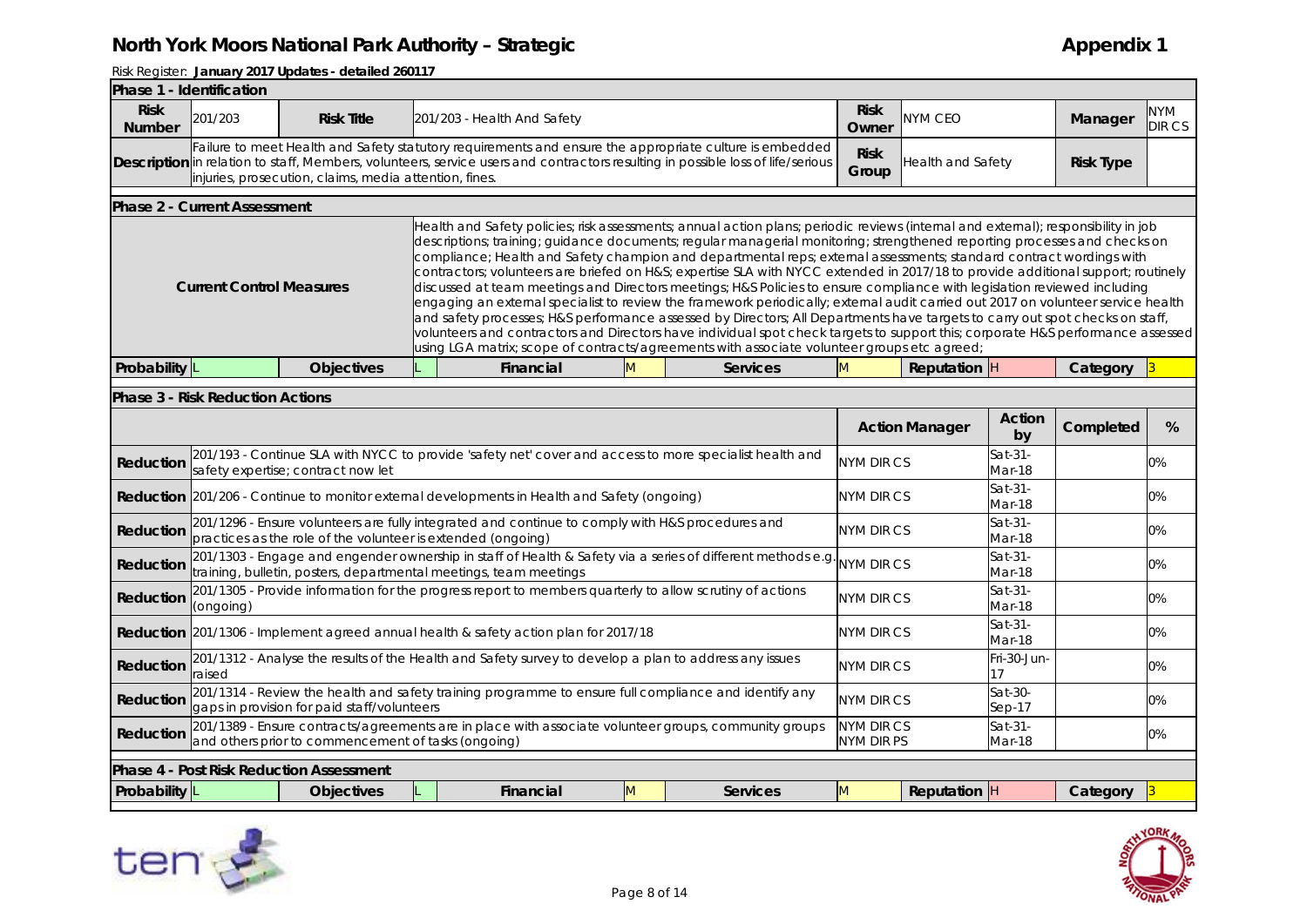|          | Phase 5 - Fallback Plan |                       |  |  |  |  |  |  |  |  |
|----------|-------------------------|-----------------------|--|--|--|--|--|--|--|--|
|          |                         | <b>Action Manager</b> |  |  |  |  |  |  |  |  |
| Fallback |                         |                       |  |  |  |  |  |  |  |  |
| Plan     |                         |                       |  |  |  |  |  |  |  |  |



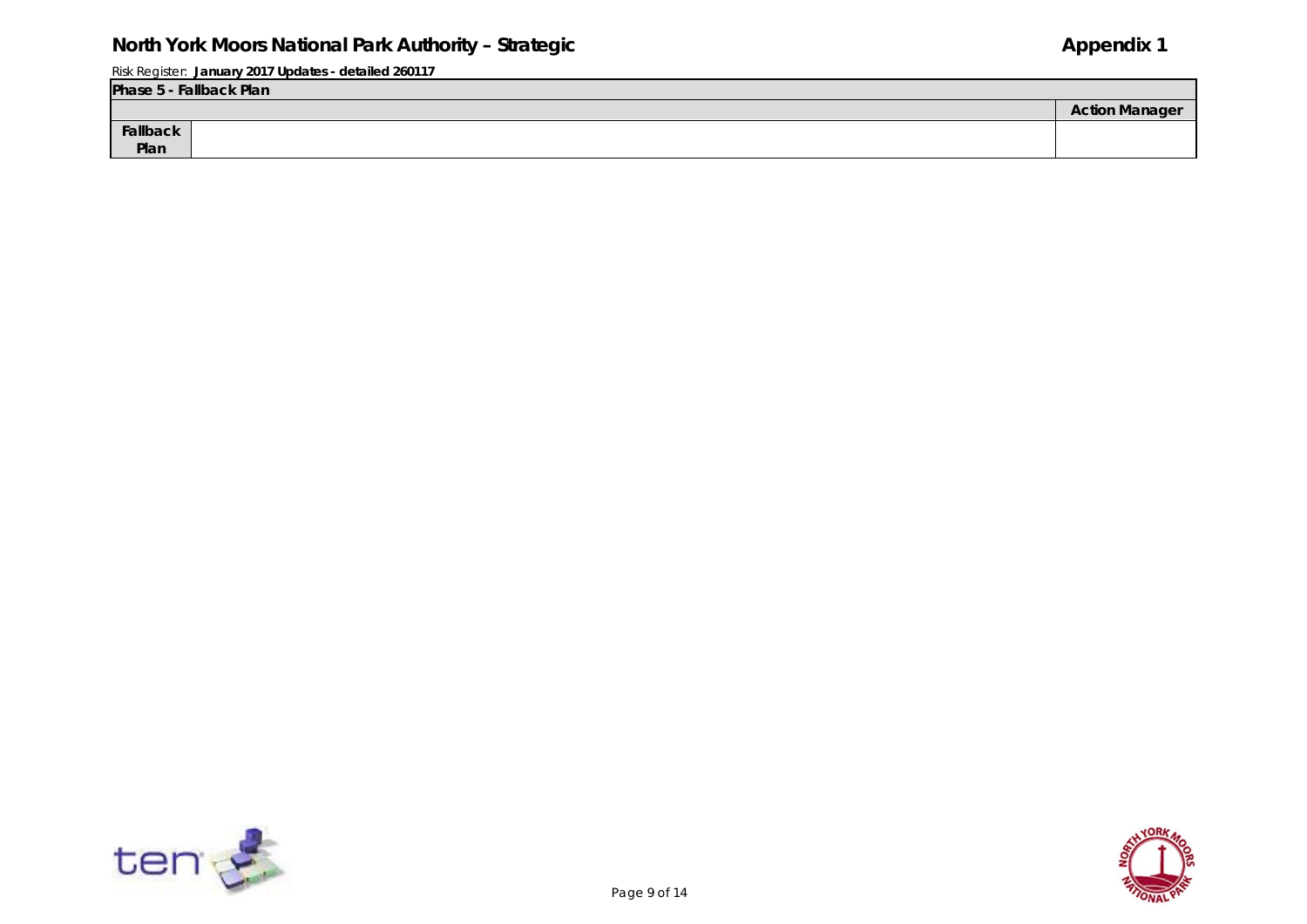| Phase 1 - Identification     |                                         |                                             |                                                                                                                 |                                                                                                                                                                                                                                                                                                                                                          |    |                   |                      |                       |                   |                       |                          |
|------------------------------|-----------------------------------------|---------------------------------------------|-----------------------------------------------------------------------------------------------------------------|----------------------------------------------------------------------------------------------------------------------------------------------------------------------------------------------------------------------------------------------------------------------------------------------------------------------------------------------------------|----|-------------------|----------------------|-----------------------|-------------------|-----------------------|--------------------------|
| <b>Risk</b><br><b>Number</b> | 201/491                                 | <b>Risk Title</b>                           |                                                                                                                 | 201/491 - Minerals and Waste Development Framework                                                                                                                                                                                                                                                                                                       |    |                   | <b>Risk</b><br>Owner | <b>NYM CEO</b>        |                   | Manager               | <b>NYM</b><br><b>DoP</b> |
| Description                  | passing on European fines               |                                             |                                                                                                                 | Failure to submit a Minerals and Waste Local Plan by end of March 2018 as the basis for development management<br>decision-making resulting in risk of legal challenge through judicial review, and appeals resulting in financial and<br>workload implications, adverse implications for the local economy and environment, risk of National Government |    |                   | <b>Risk</b><br>Group |                       |                   | <b>Risk Type</b>      |                          |
|                              | <b>Phase 2 - Current Assessment</b>     |                                             |                                                                                                                 |                                                                                                                                                                                                                                                                                                                                                          |    |                   |                      |                       |                   |                       |                          |
|                              | <b>Current Control Measures</b>         |                                             |                                                                                                                 | Joint Member working group; Performance monitoring; awareness of new developments; resource monitoring; briefing of<br>Management team; memorandum of understanding to govern principles of joint working; preferred options consultation<br>completed; peer review; consultation on draft submission plan completed; fracking section reviewed;         |    |                   |                      |                       |                   |                       |                          |
| Probability                  |                                         | <b>Objectives</b>                           |                                                                                                                 | Financial                                                                                                                                                                                                                                                                                                                                                | H  | <b>Services</b>   | M                    | <b>Reputation</b> H   |                   | Category 3            |                          |
|                              | <b>Phase 3 - Risk Reduction Actions</b> |                                             |                                                                                                                 |                                                                                                                                                                                                                                                                                                                                                          |    |                   |                      |                       |                   |                       |                          |
|                              |                                         |                                             |                                                                                                                 |                                                                                                                                                                                                                                                                                                                                                          |    |                   |                      | <b>Action Manager</b> | Action<br>by      | Completed             | %                        |
| Reduction                    | Development Strategy                    |                                             | 201/195 - Work closely with North Yorkshire County Council and City of York Council on joint Minerals and Waste | <b>NYM DoP</b>                                                                                                                                                                                                                                                                                                                                           |    | Sat-31-<br>Mar-18 |                      | 50%                   |                   |                       |                          |
| Reduction                    |                                         | particularly in light of Duty to Co-operate |                                                                                                                 | 201/196 - Continue to review progress against LDF milestones, review and update milestones as necessary,                                                                                                                                                                                                                                                 |    |                   | <b>NYM DoP</b>       |                       | Sat-31-<br>Mar-18 |                       | 20%                      |
| Reduction                    | effectively                             |                                             |                                                                                                                 | 201/199 - Continue to monitor new developments eg fracking, using planning officers society and peer groups                                                                                                                                                                                                                                              |    |                   | <b>NYM DoP</b>       |                       | Sat-31-<br>Mar-18 |                       | 10%                      |
|                              |                                         |                                             |                                                                                                                 | <b>Reduction</b> 201/201 - Ensure access to high level legal input for review requirements                                                                                                                                                                                                                                                               |    |                   | <b>NYM DoP</b>       |                       | Sat-31-<br>Mar-18 |                       | 10%                      |
| Reduction                    |                                         | to a high profile examination in public     |                                                                                                                 | 201/202 - Continue to manage responses to public reactions in a timely and effective manner especially in relation                                                                                                                                                                                                                                       |    |                   | <b>NYM DoP</b>       |                       | Sat-31-<br>Mar-18 |                       | 0%                       |
|                              |                                         | Phase 4 - Post Risk Reduction Assessment    |                                                                                                                 |                                                                                                                                                                                                                                                                                                                                                          |    |                   |                      |                       |                   |                       |                          |
| <b>Probability</b>           |                                         | <b>Objectives</b>                           | M                                                                                                               | Financial                                                                                                                                                                                                                                                                                                                                                | H. | Services          |                      | ReputationH           |                   | Category 3            |                          |
| Phase 5 - Fallback Plan      |                                         |                                             |                                                                                                                 |                                                                                                                                                                                                                                                                                                                                                          |    |                   |                      |                       |                   |                       |                          |
|                              |                                         |                                             |                                                                                                                 |                                                                                                                                                                                                                                                                                                                                                          |    |                   |                      |                       |                   | <b>Action Manager</b> |                          |
| Fallback<br>Plan             |                                         |                                             |                                                                                                                 |                                                                                                                                                                                                                                                                                                                                                          |    |                   |                      |                       |                   |                       |                          |



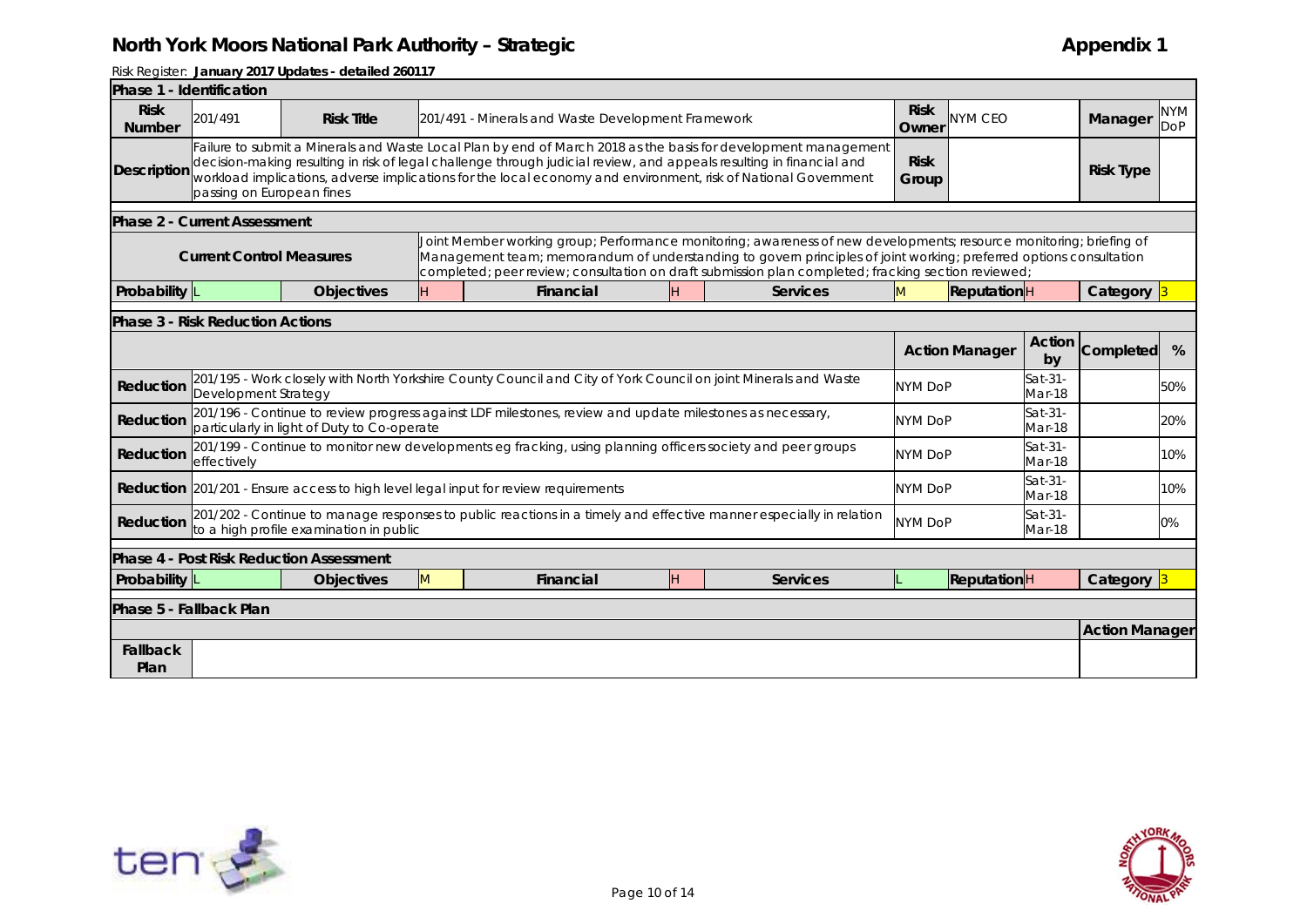| Phase 1 - Identification                |                                 |                                                                   |    |                                                                                                                                                                                                                                                                                                                                                                                                                                                                                                                                                                                                                                                                                                                                                                                      |  |                 |                      |                       |                   |                  |                      |
|-----------------------------------------|---------------------------------|-------------------------------------------------------------------|----|--------------------------------------------------------------------------------------------------------------------------------------------------------------------------------------------------------------------------------------------------------------------------------------------------------------------------------------------------------------------------------------------------------------------------------------------------------------------------------------------------------------------------------------------------------------------------------------------------------------------------------------------------------------------------------------------------------------------------------------------------------------------------------------|--|-----------------|----------------------|-----------------------|-------------------|------------------|----------------------|
| <b>Risk</b><br><b>Number</b>            | 201/489                         | <b>Risk Title</b>                                                 |    | 201/489 - Profile of the Park (Business Plan Strategic Priority)                                                                                                                                                                                                                                                                                                                                                                                                                                                                                                                                                                                                                                                                                                                     |  |                 | <b>Risk</b><br>Owner | NYM CEO               |                   | Manager          | NYM<br><b>DIR PS</b> |
|                                         |                                 |                                                                   |    | Failure to raise the profile of the National Park by promoting tourism, sustaining and improving tourism activity,<br><b>Description</b> and conveying NPA messages, including inability to secure necessary resources resulting in loss of opportunity<br>to raise awareness and deliver our Second Purpose and Duty                                                                                                                                                                                                                                                                                                                                                                                                                                                                |  |                 | <b>Risk</b><br>Group | Second Purpose        |                   | <b>Risk Type</b> |                      |
| <b>Phase 2 - Current Assessment</b>     |                                 |                                                                   |    |                                                                                                                                                                                                                                                                                                                                                                                                                                                                                                                                                                                                                                                                                                                                                                                      |  |                 |                      |                       |                   |                  |                      |
|                                         | <b>Current Control Measures</b> |                                                                   |    | Close working with Welcome to Yorkshire and other Partners to ensure brand is promoted effectively. Network of tourism businesses.<br>Dedicated Tourism and Promotions Officer and allocated budgets, secured external funding, increased use of social media, revised<br>Management Plan and Business Plan, refreshed website and publications, Implementation of Promoting the Park Plan, more flexible<br>mechanisms for promotion; Cascading the need to promote to all staff; improved profile and reputation with national media; Events<br>Plan in place; external funding secured; s 106 provisions agreed; positive inclusion in LEP Growth Plan; monitoring trends in tourism<br>industry and adapting programme accordingly; maintenance of good facilities for visitors; |  |                 |                      |                       |                   |                  |                      |
| Probability                             |                                 | <b>Objectives</b>                                                 | H. | Financial                                                                                                                                                                                                                                                                                                                                                                                                                                                                                                                                                                                                                                                                                                                                                                            |  | <b>Services</b> |                      | Reputation M          |                   | Category         |                      |
| <b>Phase 3 - Risk Reduction Actions</b> |                                 |                                                                   |    |                                                                                                                                                                                                                                                                                                                                                                                                                                                                                                                                                                                                                                                                                                                                                                                      |  |                 |                      |                       |                   |                  |                      |
|                                         |                                 |                                                                   |    |                                                                                                                                                                                                                                                                                                                                                                                                                                                                                                                                                                                                                                                                                                                                                                                      |  |                 |                      | <b>Action Manager</b> | Action<br>by      | Completed        | %                    |
| Reduction                               |                                 |                                                                   |    | 201/27 - Continue to focus on influencing Welcome to Yorkshire and other Partners (Visit England, Scarborough NYM CEO<br>BC, Visit Britain, NYM Tourism Network, LEP) to promote NPs effectively (ongoing)                                                                                                                                                                                                                                                                                                                                                                                                                                                                                                                                                                           |  |                 | NYM DIR PS           |                       | Sat-31-<br>Mar-18 |                  | 0%                   |
|                                         |                                 |                                                                   |    | <b>Reduction</b> 201/28 - Continue to develop status of NP in promotional media (ongoing)                                                                                                                                                                                                                                                                                                                                                                                                                                                                                                                                                                                                                                                                                            |  |                 | NYM DIR PS           |                       | Sat-31-<br>Mar-18 |                  | 0%                   |
|                                         |                                 |                                                                   |    | Reduction 201/29 - Continue to develop work on North York Moors brand and ensure consistency (ongoing)                                                                                                                                                                                                                                                                                                                                                                                                                                                                                                                                                                                                                                                                               |  |                 | <b>NYM DIR PS</b>    |                       | Sat-31-<br>Mar-18 |                  | 0%                   |
|                                         |                                 |                                                                   |    | <b>Reduction</b> 201/30 - Continue search for opportunities for positive National Media coverage (ongoing)                                                                                                                                                                                                                                                                                                                                                                                                                                                                                                                                                                                                                                                                           |  |                 | NYM DIR PS           |                       | Sat-31-<br>Mar-18 |                  | 0%                   |
| Reduction                               |                                 | boundary signs for the NP as a destination                        |    | 201/33 - Work to influence appropriate agencies and potential funders to improve road signage and                                                                                                                                                                                                                                                                                                                                                                                                                                                                                                                                                                                                                                                                                    |  |                 | NYM DIR PS           |                       | Sat-31-<br>Mar-18 |                  | 0%                   |
|                                         |                                 | <b>Reduction</b> 201/197 - Implement Events Plan (annually)       |    |                                                                                                                                                                                                                                                                                                                                                                                                                                                                                                                                                                                                                                                                                                                                                                                      |  |                 | NYM DIR PS           |                       | Sat-31-<br>Mar-18 |                  | 0%                   |
|                                         |                                 |                                                                   |    | <b>Reduction</b> 201/198 - Develop and implement the Communications Strategy                                                                                                                                                                                                                                                                                                                                                                                                                                                                                                                                                                                                                                                                                                         |  |                 | NYM DIR PS           |                       | Sat-31-<br>Mar-18 |                  | 0%                   |
| Reduction                               | Partnership                     |                                                                   |    | 201/200 - Deliver the Destination Moors and Dales Project and strengthen the role of NYM Destination                                                                                                                                                                                                                                                                                                                                                                                                                                                                                                                                                                                                                                                                                 |  |                 | NYM DIR PS           |                       | Sun-31-<br>Mar-19 |                  | 0%                   |
|                                         |                                 | <b>Reduction</b> 201/216 - Secure round 4 of CCF Funding          |    |                                                                                                                                                                                                                                                                                                                                                                                                                                                                                                                                                                                                                                                                                                                                                                                      |  |                 | NYM DIR PS           |                       | Fri-30-Jun<br>17  |                  | 0%                   |
|                                         |                                 |                                                                   |    | <b>Reduction</b> 201/218 - Deliver tourism and local distinctiveness grant scheme (annually)                                                                                                                                                                                                                                                                                                                                                                                                                                                                                                                                                                                                                                                                                         |  |                 | NYM DIR PS           |                       | Sat-31-<br>Mar-18 |                  | 0%                   |
|                                         |                                 | <b>Reduction</b> 201/219 - Continue to update and improve website |    |                                                                                                                                                                                                                                                                                                                                                                                                                                                                                                                                                                                                                                                                                                                                                                                      |  | NYM DIR PS      |                      | Sat-31-<br>Mar-18     |                   | 0%               |                      |
|                                         |                                 |                                                                   |    | Reduction 201/231 - Deliver / develop recreational and tourism elements of TELOI and RyeVitalise (annually)                                                                                                                                                                                                                                                                                                                                                                                                                                                                                                                                                                                                                                                                          |  |                 | NYM DIR PS           |                       | Sat-31-<br>Mar-18 |                  | 0%                   |



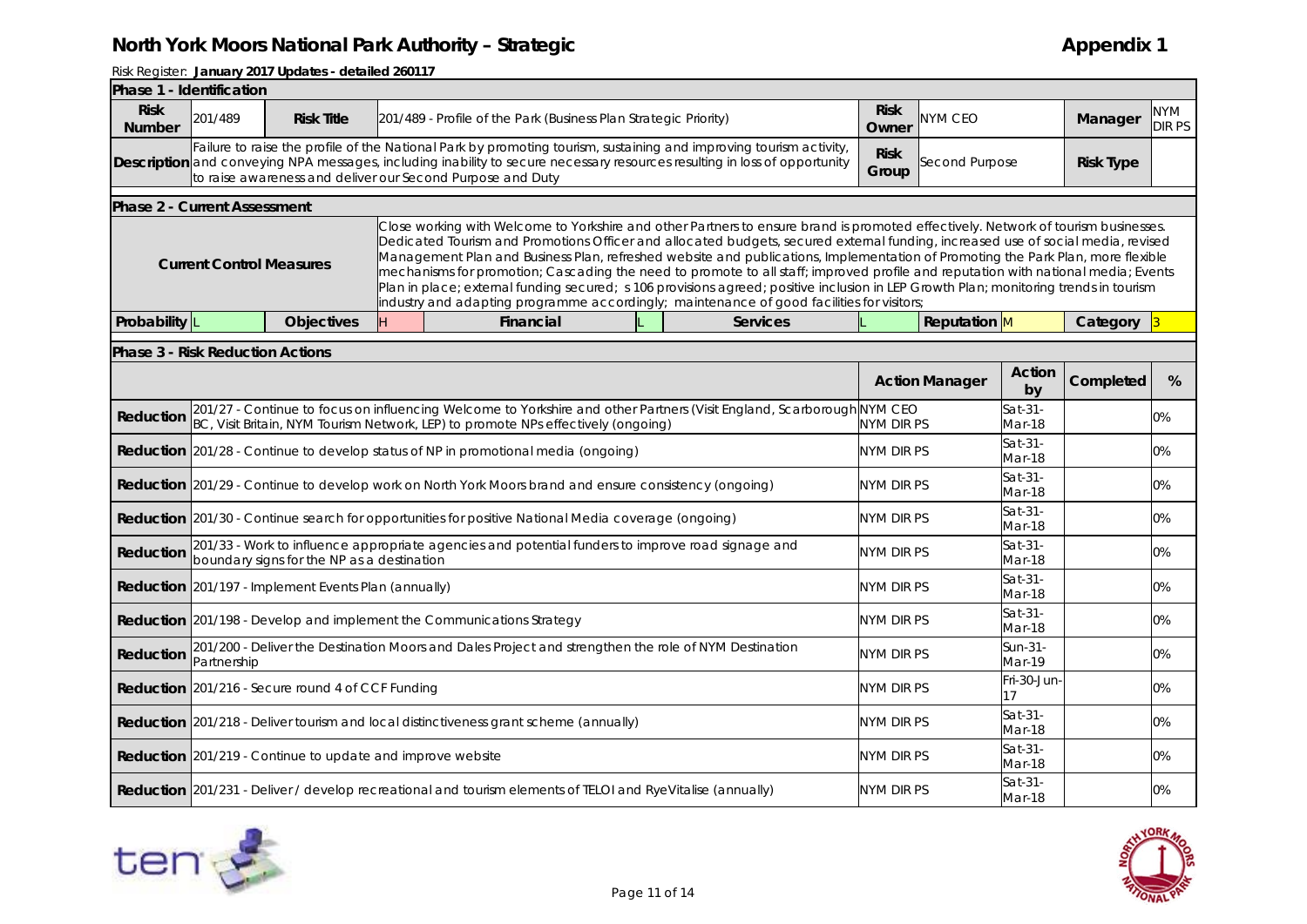|                         | Risk Register: January 2017 Updates - detailed 260117 |                                                                                                   |  |            |  |                   |  |                     |  |                       |  |  |
|-------------------------|-------------------------------------------------------|---------------------------------------------------------------------------------------------------|--|------------|--|-------------------|--|---------------------|--|-----------------------|--|--|
|                         |                                                       | Reduction 201/232 - Ensure future major projects include consideration of promotion if applicable |  | NYM DIR PS |  | Sat-31-<br>Mar-18 |  | 0%                  |  |                       |  |  |
|                         | <b>Phase 4 - Post Risk Reduction Assessment</b>       |                                                                                                   |  |            |  |                   |  |                     |  |                       |  |  |
| Probability L           |                                                       | <b>Objectives</b>                                                                                 |  | Financial  |  | <b>Services</b>   |  | <b>Reputation</b> L |  | Category              |  |  |
| Phase 5 - Fallback Plan |                                                       |                                                                                                   |  |            |  |                   |  |                     |  |                       |  |  |
|                         |                                                       |                                                                                                   |  |            |  |                   |  |                     |  | <b>Action Manager</b> |  |  |
| Fallback                |                                                       |                                                                                                   |  |            |  |                   |  |                     |  |                       |  |  |
| Plan                    |                                                       |                                                                                                   |  |            |  |                   |  |                     |  |                       |  |  |



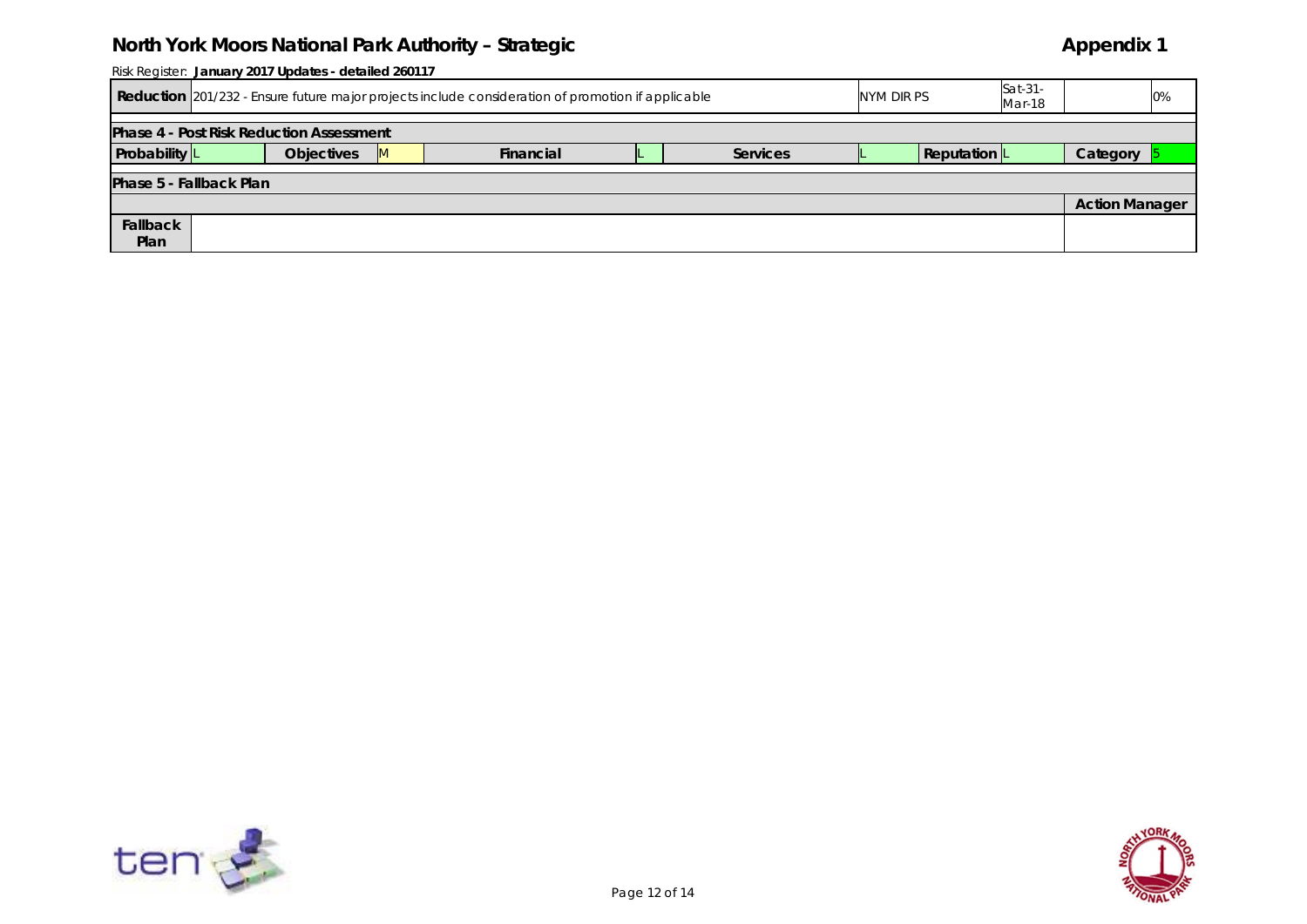|                              | Phase 1 - Identification                                                                                                                                                                                                                                                                                                        |                                                                                  |                                                                                                                                                                                                                               |                                                                                                                                                                                                                                                                                                                                                                                                                                                                                                                                                                                                  |   |                 |                                        |                         |                   |           |                      |  |  |  |
|------------------------------|---------------------------------------------------------------------------------------------------------------------------------------------------------------------------------------------------------------------------------------------------------------------------------------------------------------------------------|----------------------------------------------------------------------------------|-------------------------------------------------------------------------------------------------------------------------------------------------------------------------------------------------------------------------------|--------------------------------------------------------------------------------------------------------------------------------------------------------------------------------------------------------------------------------------------------------------------------------------------------------------------------------------------------------------------------------------------------------------------------------------------------------------------------------------------------------------------------------------------------------------------------------------------------|---|-----------------|----------------------------------------|-------------------------|-------------------|-----------|----------------------|--|--|--|
| <b>Risk</b><br><b>Number</b> | 201/158                                                                                                                                                                                                                                                                                                                         | <b>Risk Title</b>                                                                |                                                                                                                                                                                                                               | 201/158 - Financial Strategy                                                                                                                                                                                                                                                                                                                                                                                                                                                                                                                                                                     |   |                 | <b>Risk</b><br>Owner                   | <b>NYM CEO</b>          |                   | Manager   | <b>NYM</b><br>DIR CS |  |  |  |
|                              | Failure to implement the Medium Term Financial Strategy in the Business Plan. Failure to continue to<br><b>Risk</b><br>Description develop and implement the Income generation strategy and property strategy. Such failures may result<br><b>Risk Type</b><br>Finance<br>Group<br>in limiting the ability to deliver Purposes. |                                                                                  |                                                                                                                                                                                                                               |                                                                                                                                                                                                                                                                                                                                                                                                                                                                                                                                                                                                  |   |                 |                                        |                         |                   |           |                      |  |  |  |
|                              | <b>Phase 2 - Current Assessment</b>                                                                                                                                                                                                                                                                                             |                                                                                  |                                                                                                                                                                                                                               |                                                                                                                                                                                                                                                                                                                                                                                                                                                                                                                                                                                                  |   |                 |                                        |                         |                   |           |                      |  |  |  |
|                              | <b>Current Control Measures</b>                                                                                                                                                                                                                                                                                                 |                                                                                  |                                                                                                                                                                                                                               | High level of efficiency; low unit costs; restructure and refocus carried out; reserves reviewed for adequacy; budget monitoring<br>processes; engagement with Defra and other partners; focus on income generation and seeking opportunities to optimise income;<br>be more opportunistic in approach to external funding; effective day to day financial management; Financial Settlement from<br>Defra received January 2016 to 2020; MTFS in place in refreshed Business Plan 2017-2020; NY Moors Trust established; Financial<br>Framework developed to enable appropriate decision taking; |   |                 |                                        |                         |                   |           |                      |  |  |  |
| Probability                  |                                                                                                                                                                                                                                                                                                                                 | <b>Objectives</b>                                                                | M                                                                                                                                                                                                                             | Financial                                                                                                                                                                                                                                                                                                                                                                                                                                                                                                                                                                                        | M | <b>Services</b> | M                                      | Reputation M            |                   | Category  |                      |  |  |  |
|                              | <b>Phase 3 - Risk Reduction Actions</b>                                                                                                                                                                                                                                                                                         |                                                                                  |                                                                                                                                                                                                                               |                                                                                                                                                                                                                                                                                                                                                                                                                                                                                                                                                                                                  |   |                 |                                        |                         |                   |           |                      |  |  |  |
|                              |                                                                                                                                                                                                                                                                                                                                 |                                                                                  |                                                                                                                                                                                                                               |                                                                                                                                                                                                                                                                                                                                                                                                                                                                                                                                                                                                  |   |                 |                                        | <b>Action Manager</b>   | <b>Action by</b>  | Completed | %                    |  |  |  |
| Reduction                    |                                                                                                                                                                                                                                                                                                                                 |                                                                                  |                                                                                                                                                                                                                               | 201/19 - Manage expectations of Stakeholders (agencies, public, staff, volunteers etc) and ensure that<br>additional resources are allocated in a clear and transparent way                                                                                                                                                                                                                                                                                                                                                                                                                      |   |                 | All Mgt Board                          |                         | Sat-31-<br>Mar-18 |           | 20%                  |  |  |  |
| Reduction                    | 201/20 - Continue to monitor performance of the income generating services against monetary<br>expectations                                                                                                                                                                                                                     |                                                                                  |                                                                                                                                                                                                                               |                                                                                                                                                                                                                                                                                                                                                                                                                                                                                                                                                                                                  |   |                 |                                        | <b>All Directors</b>    | Sat-31-<br>Mar-18 |           | 20%                  |  |  |  |
| Reduction                    | monitor outcomes                                                                                                                                                                                                                                                                                                                |                                                                                  |                                                                                                                                                                                                                               | 201/22 - Continue to link service delivery to performance and resources to ensure value for money and                                                                                                                                                                                                                                                                                                                                                                                                                                                                                            |   |                 |                                        | All Members / Mgt Board | Sat-31-<br>Mar-18 |           | 20%                  |  |  |  |
|                              | Study at SB - Key action                                                                                                                                                                                                                                                                                                        |                                                                                  | 201/1281 - Complete Assessment contributions of current assets to NPA objectives and the possibilities of<br>Reduction income generation and prepare and implement Business Plans for Visitors' Centres including Feasibility |                                                                                                                                                                                                                                                                                                                                                                                                                                                                                                                                                                                                  |   |                 | <b>All Directors</b><br><b>NYM CEO</b> |                         | Sat-31-<br>Mar-18 |           | 40%                  |  |  |  |
|                              | <b>All Directors</b><br>Sat-31-<br><b>Reduction</b> 201/1283 - Implement Trust to bring new resources into the North York Moors<br>60%<br><b>NYM CEO</b><br>Mar-18                                                                                                                                                              |                                                                                  |                                                                                                                                                                                                                               |                                                                                                                                                                                                                                                                                                                                                                                                                                                                                                                                                                                                  |   |                 |                                        |                         |                   |           |                      |  |  |  |
| Reduction                    | 201/1287 - Greater usage of existing mechanism to increase funding within the National Park through<br>Sat-31-<br><b>All Directors</b><br>50%<br>planning and work with LEP to develop spatial plan to develop funding opportunities<br><b>NYM CEO</b><br>Mar-18                                                                |                                                                                  |                                                                                                                                                                                                                               |                                                                                                                                                                                                                                                                                                                                                                                                                                                                                                                                                                                                  |   |                 |                                        |                         |                   |           |                      |  |  |  |
|                              | <b>All Directors</b><br>Sat-31-<br>Reduction 201/1288 - External funding initiatives and Corporate Sponsorship with NPE, NPUK and other NPAs<br>40%<br><b>NYM CEO</b><br>Mar-18                                                                                                                                                 |                                                                                  |                                                                                                                                                                                                                               |                                                                                                                                                                                                                                                                                                                                                                                                                                                                                                                                                                                                  |   |                 |                                        |                         |                   |           |                      |  |  |  |
| Reduction                    | 201/1293 - Develop a plan for refurbishment and maintenance work of Old Vicarage & Beaconsfield<br>Fri-30-Jun-<br><b>NYM DIR CS</b><br>0%<br>17<br>Premises                                                                                                                                                                     |                                                                                  |                                                                                                                                                                                                                               |                                                                                                                                                                                                                                                                                                                                                                                                                                                                                                                                                                                                  |   |                 |                                        |                         |                   |           |                      |  |  |  |
|                              | Sat-31-<br>0%<br><b>Reduction</b> 201/1294 - Grants to third parties – undertake process and rates review<br><b>NYM DIR CONSERV</b><br>Mar-18                                                                                                                                                                                   |                                                                                  |                                                                                                                                                                                                                               |                                                                                                                                                                                                                                                                                                                                                                                                                                                                                                                                                                                                  |   |                 |                                        |                         |                   |           |                      |  |  |  |
|                              |                                                                                                                                                                                                                                                                                                                                 | <b>Reduction</b> 201/1313 - Grants to third parties - agree future budget splits |                                                                                                                                                                                                                               |                                                                                                                                                                                                                                                                                                                                                                                                                                                                                                                                                                                                  |   |                 | <b>NYM DIR CS</b>                      |                         | Sun-30-<br>Apr-17 |           | 0%                   |  |  |  |
|                              |                                                                                                                                                                                                                                                                                                                                 | <b>Phase 4 - Post Risk Reduction Assessment</b>                                  |                                                                                                                                                                                                                               |                                                                                                                                                                                                                                                                                                                                                                                                                                                                                                                                                                                                  |   |                 |                                        |                         |                   |           |                      |  |  |  |
| Probability                  |                                                                                                                                                                                                                                                                                                                                 | <b>Objectives</b>                                                                |                                                                                                                                                                                                                               | Financial                                                                                                                                                                                                                                                                                                                                                                                                                                                                                                                                                                                        | M | <b>Services</b> | M                                      | Reputation              |                   | Category  |                      |  |  |  |
|                              |                                                                                                                                                                                                                                                                                                                                 |                                                                                  |                                                                                                                                                                                                                               |                                                                                                                                                                                                                                                                                                                                                                                                                                                                                                                                                                                                  |   |                 |                                        |                         |                   |           |                      |  |  |  |



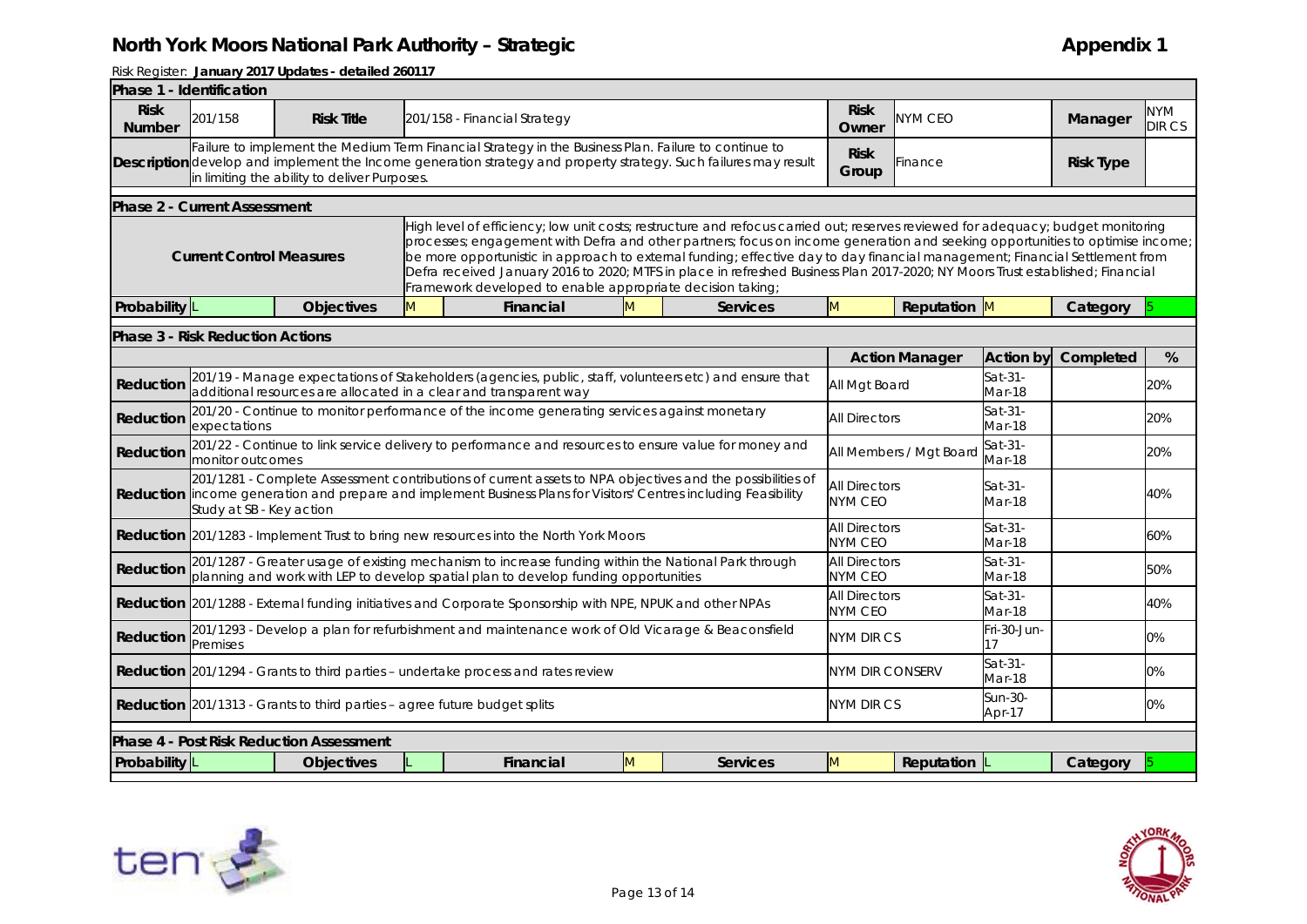| Phase 5 - Fallback Plan |  |                       |  |  |  |  |  |
|-------------------------|--|-----------------------|--|--|--|--|--|
|                         |  | <b>Action Manager</b> |  |  |  |  |  |
| Fallback                |  |                       |  |  |  |  |  |
| Plan                    |  |                       |  |  |  |  |  |



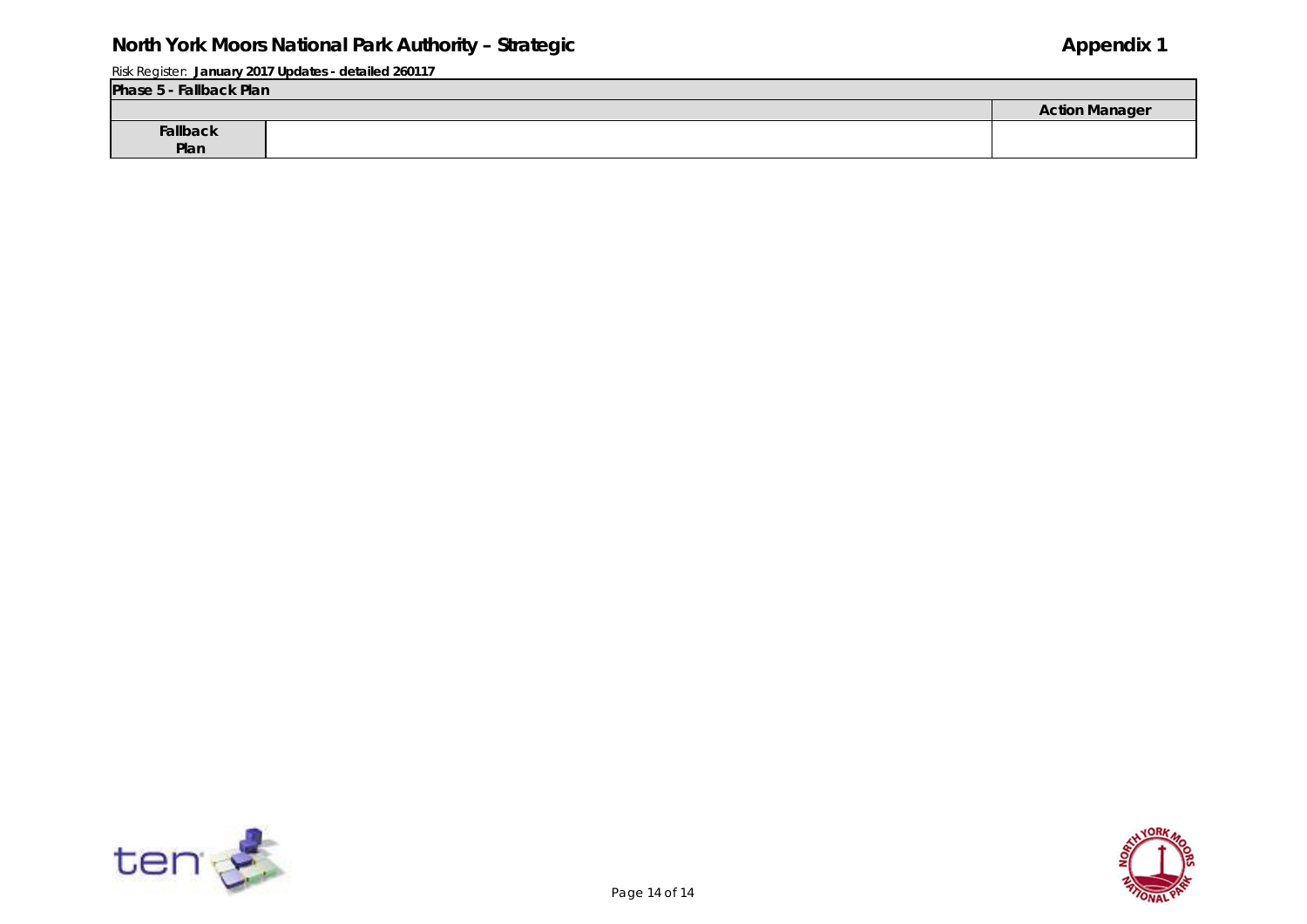Risk Register: **January 2017 Updated – summary 260117**

|                       | Identity                                                                 |                                                                                                                                                                                                                                                                                                                                                                                                                                                                                                                                                                                                                                                                                                                            |                          | Person               | Classification                     |   |     |   |   |                |                |                    |                           |   |   |   |              |                |
|-----------------------|--------------------------------------------------------------------------|----------------------------------------------------------------------------------------------------------------------------------------------------------------------------------------------------------------------------------------------------------------------------------------------------------------------------------------------------------------------------------------------------------------------------------------------------------------------------------------------------------------------------------------------------------------------------------------------------------------------------------------------------------------------------------------------------------------------------|--------------------------|----------------------|------------------------------------|---|-----|---|---|----------------|----------------|--------------------|---------------------------|---|---|---|--------------|----------------|
| Change                | <b>Risk Title</b><br><b>Risk Description</b>                             |                                                                                                                                                                                                                                                                                                                                                                                                                                                                                                                                                                                                                                                                                                                            | <b>Risk</b>              | <b>Risk</b>          | <b>RR</b><br>Post<br>Pre           |   |     |   |   |                |                |                    |                           |   |   |   |              |                |
|                       |                                                                          |                                                                                                                                                                                                                                                                                                                                                                                                                                                                                                                                                                                                                                                                                                                            |                          |                      | Owner Manager Prob Obj FinServ Rep |   |     |   |   | Cat            | <b>RRs</b>     | <b>Next Action</b> | Prob Obj Fin Serv Rep Cat |   |   |   |              |                |
|                       | 201/464 - Sirius<br><b>Minerals</b><br>Polyhalite Mine<br>Implementation | Failure to deliver the terms of the Section 106<br>agreement and effectively manage the<br>planning implementation aspects of the<br>development resulting in adverse national /<br>international publicity and harm to the National<br>Park and local residents. The authority:- a) fails to<br>meet its obligations as a Planning Authority in<br>discharging Planning Conditions; b) is unable to<br>deliver the mitigating and compensatory<br>elements of the Section 106 and this therefore<br>causes harm to the Park; c) fails to plan<br>sufficiently so that overall scale of dealing with<br>the implementation of the development<br>significantly disrupts the functioning of the rest of<br>the organisation | <b>NYM</b><br><b>CEO</b> | Mgt Team             | H                                  | H | IН. | H | H | 1              | $\overline{7}$ | 31/01/2017         | M                         | M | H | M | H            | $\overline{2}$ |
| new-                  | 201/490 - Young<br>People (Business<br>Plan Strategic<br>Priority)       | Failure to deliver targets relating to inspiring<br>young people to understand and experience<br>the North York Moors and be actively involved in<br>its future                                                                                                                                                                                                                                                                                                                                                                                                                                                                                                                                                            | <b>NYM</b><br><b>CEO</b> | NYM DIR<br>PS        | H                                  | H |     |   | M |                | 12             | 30/06/2017         | L                         |   |   |   | $\mathbf{I}$ | 5 <sup>5</sup> |
| $rac{new - }{new - }$ | 201/488 - Wildlife<br>Corridors<br>(Business Plan<br>Strategic Priority) | Failure to establish wildlife corridors in the<br>National Park resulting in inability for animals and<br>plants to move around the landscape and<br>flourish                                                                                                                                                                                                                                                                                                                                                                                                                                                                                                                                                              | <b>NYM</b><br><b>CEO</b> | NYM DIR<br>CONSERV   | M                                  | H | M   | M | M | $\overline{2}$ | $\overline{7}$ | 30/06/2017         | M                         | M |   |   |              | $\overline{4}$ |
| $rac{new -$           | 201/492 -<br>Volunteer<br>Strategy                                       | Failure to deliver the Volunteer Strategy resulting<br>in inability to support staff, maintain and<br>enhance the delivery of services and outcomes<br>including public health and engagement                                                                                                                                                                                                                                                                                                                                                                                                                                                                                                                              | <b>NYM</b><br><b>CEO</b> | NYM DIR<br><b>PS</b> | M                                  | H | M   | M | M | $\overline{2}$ | 10             | 30/06/2017         | L                         |   |   |   |              | 5 <sup>5</sup> |
|                       | 201/460 - Local<br>Plan                                                  | Failure to develop an up to date strategic<br>planning document (Local Plan) within a<br>reasonable timescale resulting in challenges to<br>planning decisions and gaps in policy causing<br>difficulties in decision making, potential direct<br>Govt intervention and harm to National Park<br>Purposes.                                                                                                                                                                                                                                                                                                                                                                                                                 | <b>NYM</b><br>CEO        | NYM DoP              | M                                  | H | M   | M | H | $\overline{2}$ | 5              | 31/03/2018         | L                         |   |   |   | $\mathbf{I}$ | 5 <sup>5</sup> |
|                       | 201/203 - Health<br><b>And Safety</b>                                    | Failure to meet Health and Safety statutory<br>requirements and ensure the appropriate culture<br>is embedded in relation to staff, Members,<br>volunteers, service users and contractors<br>resulting in possible loss of life/serious injuries,<br>prosecution, claims, media attention, fines.                                                                                                                                                                                                                                                                                                                                                                                                                          | <b>NYM</b><br><b>CEO</b> | NYM DIR<br><b>CS</b> | L                                  |   | M   | M | H | $\overline{3}$ | 9              | 30/06/2017         | L                         |   | M | M | H            | $\overline{3}$ |